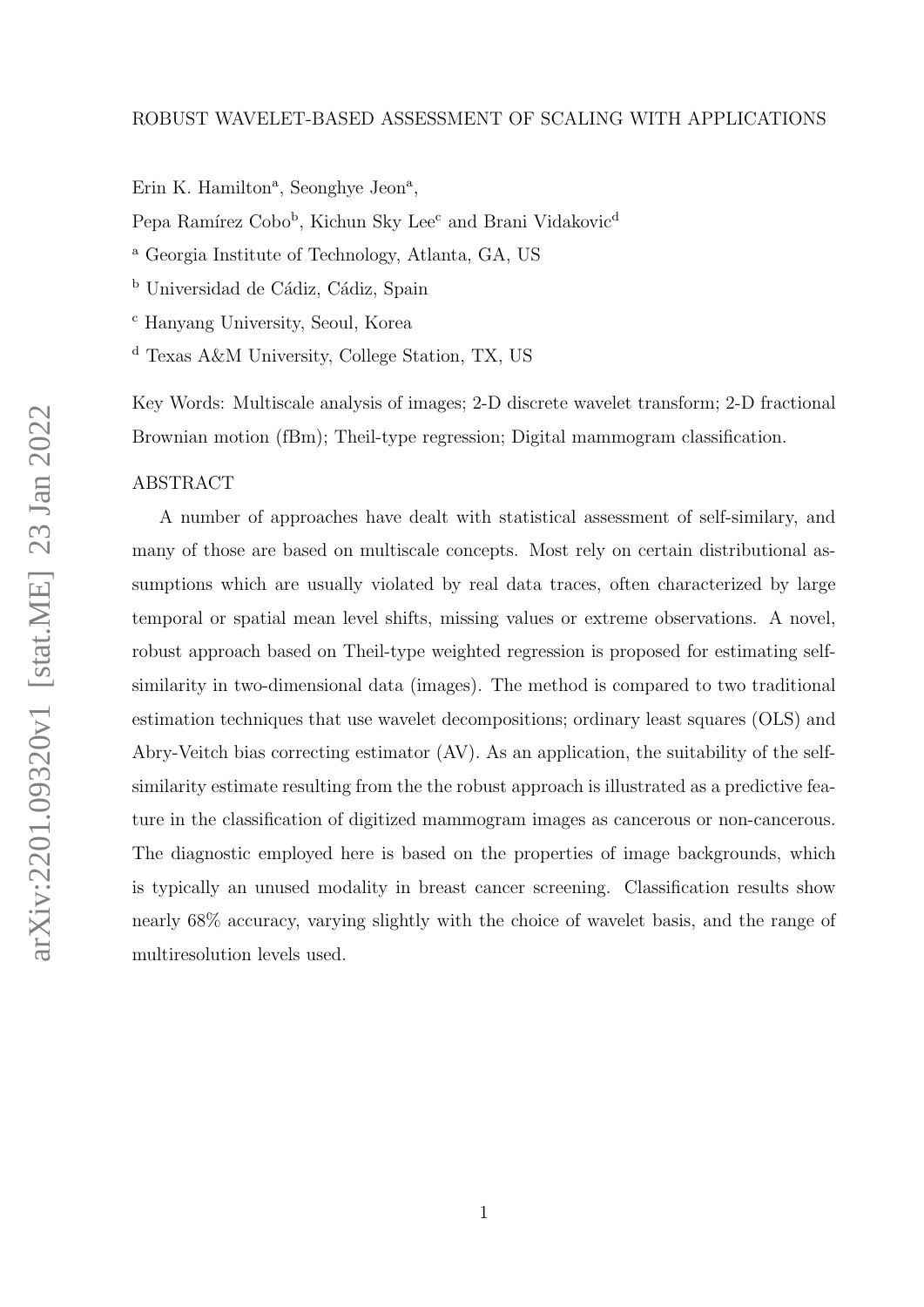# 1. INTRODUCTION

High-frequency signals and high-resolution digital images common in real-life settings often possess a noise-like appearance. Examples of such signals have been found in a variety of systems and processes including economics, telecommunications, physics, geosciences, as well as in biology and medicine [\(Engel Jr et al., 2009;](#page-18-0) [Gregoriou et al., 2009;](#page-18-1) [Katul et al., 2001;](#page-19-0) [Park and Willinger, 2000;](#page-19-1) [Woods et al., 2016;](#page-21-0) [Zhou, 1996\)](#page-21-1). Often, statistical descriptions of noise-like signals and images involve the degree of their irregularity as a key statistical summary. Conditional on appropriate stochastic structure of the signals, irregularity measures can be tied with measures of self-similarity, fractality, and long memory.

High-frequency signals, whether naturally occurring or human-generated, usually show substantial self-similarity. Formally, a deterministic function  $f(t)$  is said to be self-similar if  $f(t) = a^{-H} f(at)$ , for some choice of the exponent H, and for positive dilation factors a. The notion of self-similarity has been extended to random processes where the equality of functions is substituted by an equality in distribution of random variables. Specifically, a stochastic process  $\{X(t), t \in \mathbb{R}\}\$ is self-similar with scaling exponent (or *Hurst exponent*) H if, for any  $a \in \mathbb{R}^+$ ,

<span id="page-1-0"></span>
$$
X(at) \stackrel{d}{=} a^H X(t),\tag{1}
$$

where  $\stackrel{d}{=}$  denotes equality of all joint finite-dimensional distributions.

Many methods (either defined in time or scale/frequency domains) for estimating  $H$  in one dimension exist. For a comprehensive description, see [Beran](#page-17-0) [\(1994\)](#page-17-0). In particular, the discrete and continuous wavelet transforms [\(Daubechies, 1992;](#page-17-1) [Mallat, 1998\)](#page-19-2) have proven suitable for modeling self-similar processes with stationary increments, as the fractional Brownian motion (fBm) [\(Abry et al., 2000,](#page-17-2) [2001;](#page-17-3) [Abry, 2003\)](#page-17-4). Wavelet-based methods for estimating H have been proposed in literature for the 1-D case [\(Audit et al., 2002;](#page-17-5) [Soltani et al., 2004;](#page-20-0) [Veitch and Abry, 1999\)](#page-20-1). However, none of these methods take into account violations in model assumptions usually presented by real data sets. In particular, several real-life sources involve systematic frequency-dependent noise which induces non-Gaussianity in the time domain, and consequently in the wavelet domain as well. The presence of outlier multiresolution levels, inter and between level dependencies and distributional contaminations make the robust estimation of  $H$  an issue of interest. Some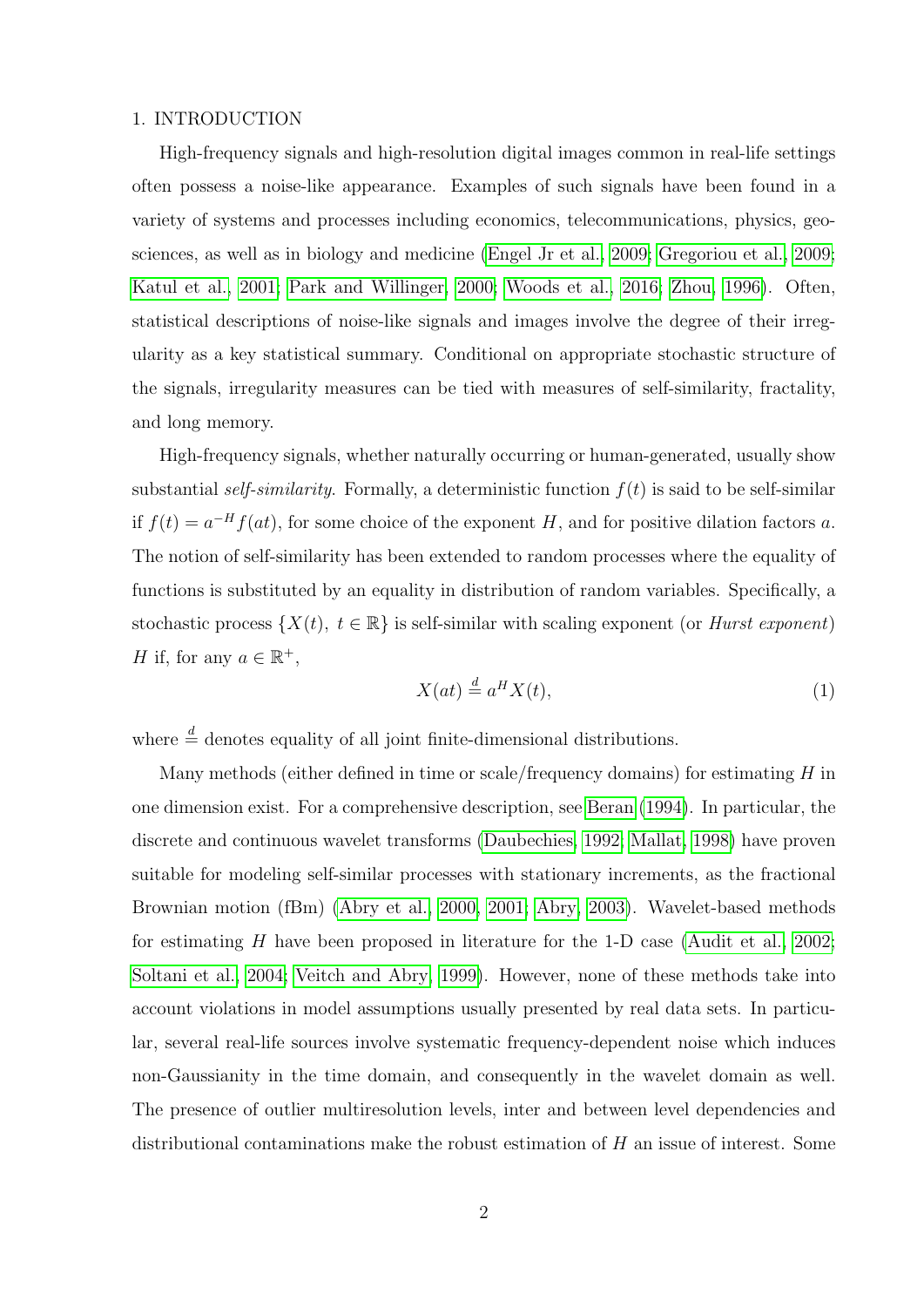robust approaches for estimating self-similarty have been recently examined in literature [\(Franzke et al., 2005;](#page-18-2) [Park and Park, 2009;](#page-19-3) [Shen et al., 2007;](#page-20-2) [Sheng et al., 2011\)](#page-20-3).

In this paper, a robust approach in estimating  $H$  in self-similar signals is considered. Here the focus is on images as the selected application, but the methodology applies to a multiscale context of arbitrary dimension in which a hierarchy of multiresolution subspaces can be identified as a generator of spectra. The approach is based on a Theiltype weighted regression [\(Theil, 1950\)](#page-20-4) where average multiresolution level "energies," that is, squared wavelet coefficients, are regressed against the level indices. The performance of the robust approach is compared with two benchmark approaches: ordinary least squares (OLS) and Abry-Veitch (AV) method. See [Katul et al.](#page-19-0) [\(2001\)](#page-19-0) and [Veitch and Abry](#page-20-1) [\(1999\)](#page-20-1), respectively.

As an application, the suitability of the proposed estimator as a predictive feature in classification of digitized mammogram images as cancerous or non-cancerous is demonstrated. Many medical images possess scaling characteristics that are discriminatory. The proposed Theil-type estimator is applied as a possible predictive measure for inclusion in screening technologies. Most of the references found in literature dealing with automated breast cancer detection in mammography are based on microcalcifications [\(El-Naqa et al.,](#page-17-6) [2002;](#page-17-6) [Kestener et al., 2001;](#page-19-4) [Kiran Bala and Audithan, 2014;](#page-19-5) [Netsch and Peitgen, 1999;](#page-19-6) [Wang and Karayiannis, 1998\)](#page-20-5). A comparative overview of machine learning approaches in BC diagnostic can be found in [Kourou et al.](#page-19-7) [\(2015\)](#page-19-7). Only recently has scaling information found in background tissue come into consideration [\(Hamilton et al., 2011;](#page-18-3) [Nicolis](#page-19-8) [et al., 2011;](#page-19-8) Ramírez-Cobo and Vidakovic, 2013; [Jeon et al., 2014;](#page-18-4) [Roberts et al., 2017\)](#page-20-7). For this predictive measure, the focus is on the scaling information from the entire image rather than localized features traditionally used. Adding the proposed method to an existing battery of established tests has a potential to improve the overall accuracy of mammogram screening techniques.

This paper is organized as follows. Section 2 gives background on 2-D discrete wavelet transforms with a review of wavelet-based spectrum in the context of estimating H for fractional Brownian motion. Section 3 is devoted to statistical estimation of H. In Section 3.1 the benchmark non-robust approaches for comparison are described. In Section 3.2 our robust approach is presented, with Section 3.3 illustrating the performance of the new technique on simulated data sets. In Section 4 the performance of our robust approach in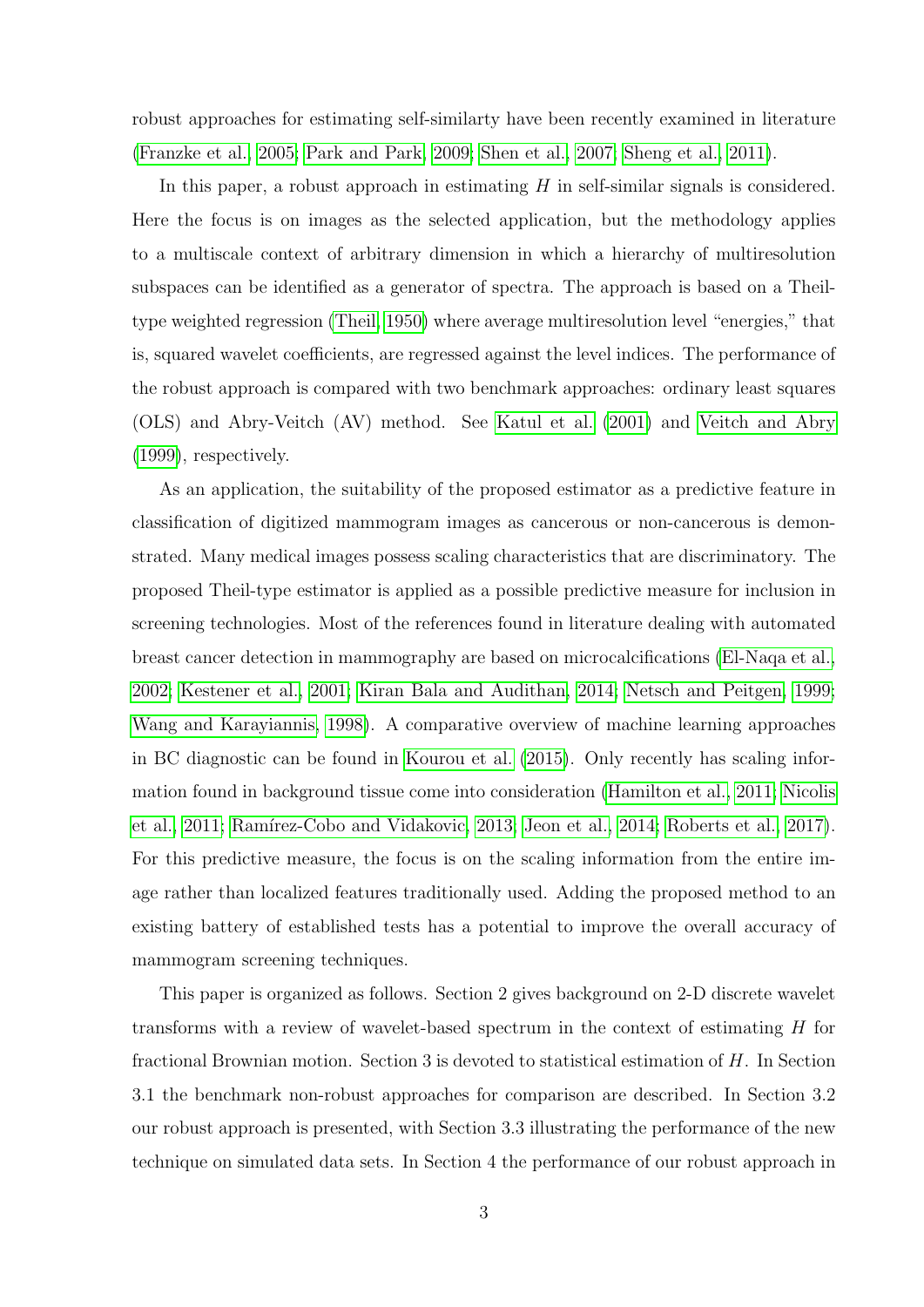differentiating between cancerous versus non-cancerous tissue in mammogram images is assessed. Finally, this paper is concluded with remarks and recommendations for practical use of the methodology. Technical details concerning the newly introduced robust measure discussed in Section 3 are deferred to Appendix A. Appendix B contains more extensive simulations, and for space considerations is available online.

# 2. BACKGROUND

## 2.1 The 2-D Discrete Wavelet Transform

A review of the 2-D discrete wavelet transform builds upon the 1-D orthogonal wavelet decomposition, which can express any square integrable function  $X \in \mathcal{L}_2(\mathbb{R})$  in terms of shifted and dilated versions of a wavelet function  $\psi(t)$  and shifted and dilated versions of a scaling function  $\phi(t)$ . A detailed introduction to wavelet theory can be found in classic monographs by [Daubechies](#page-17-1) [\(1992\)](#page-17-1) or [Mallat](#page-19-2) [\(1998\)](#page-19-2). Many signals arising in practical applications are multidimensional, including our current application of mammogram images. The 1-D wavelet transform is readily generalized to the multidimensional case.

The 2-D wavelet basis atoms are constructed via translations and dilations of a tensor product of univariate wavelet and scaling functions:

<span id="page-3-0"></span>
$$
\begin{aligned}\n\phi(t_1, t_2) &= \phi(t_1)\phi(t_2), \\
\psi^h(t_1, t_2) &= \phi(t_1)\psi(t_2), \\
\psi^v(t_1, t_2) &= \psi(t_1)\phi(t_2) \text{ and} \\
\psi^d(t_1, t_2) &= \psi(t_1)\psi(t_2).\n\end{aligned}
$$
(2)

The symbols  $h, v, d$  in [\(2\)](#page-3-0) stand for horizontal, vertical and diagonal directions, respectively. Consider the wavelet atoms,

$$
\phi_{j,k}(\mathbf{t}) = 2^j \phi(2^j t_1 - k_1, 2^j t_2 - k_2) \text{ and } (3)
$$

$$
\psi_{j,\mathbf{k}}^i(\mathbf{t}) = 2^j \ \psi^i(2^j t_1 - k_1, 2^j t_2 - k_2), \tag{4}
$$

for  $i \in \{h, v, d\}, j \in \mathbb{Z}, t = (t_1, t_2) \in \mathbb{R}^2$ , and  $\mathbf{k} = (k_1, k_2) \in \mathbb{Z}^2$ . Then, any function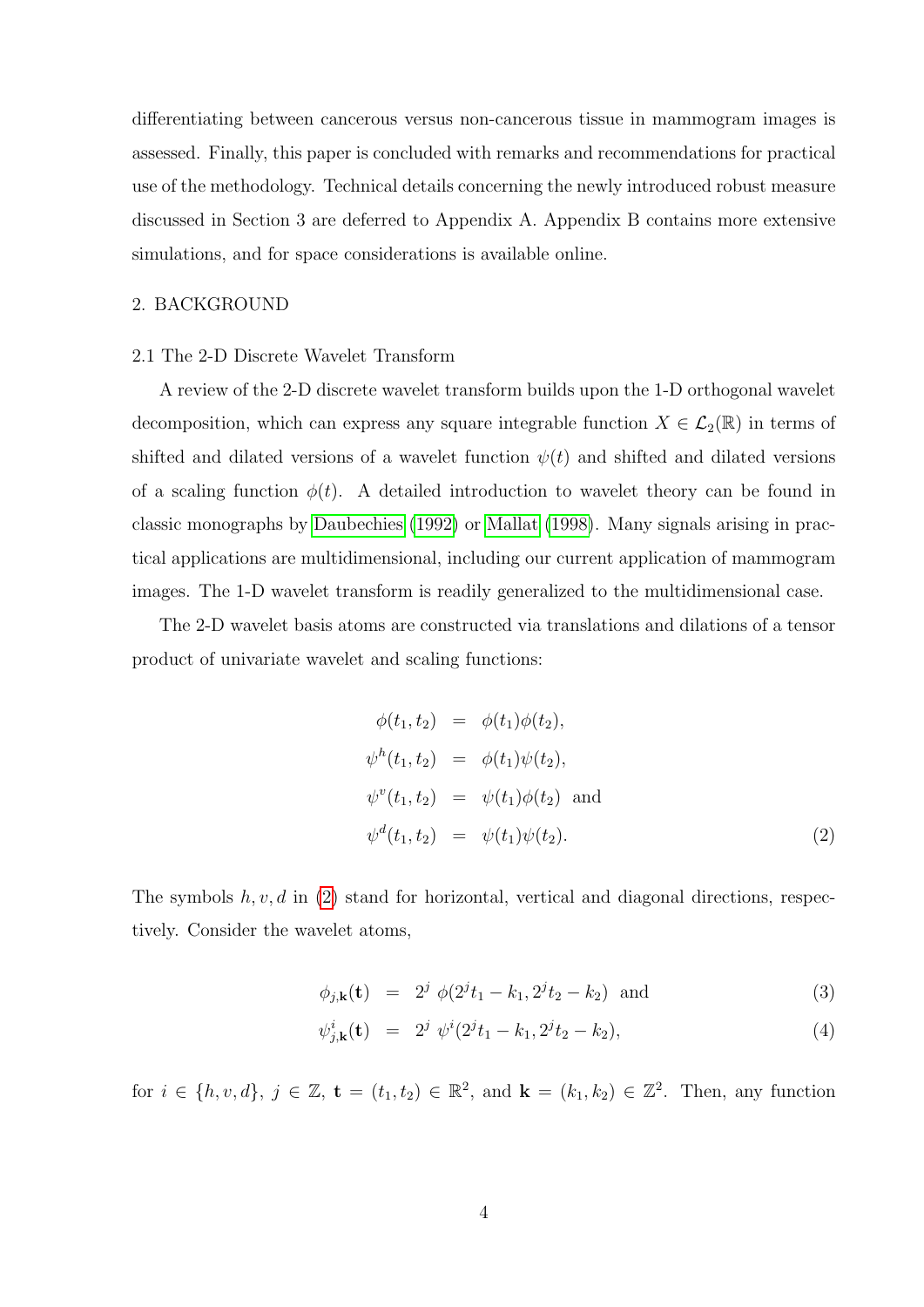$X \in \mathcal{L}_2(\mathbb{R}^2)$  (an image, for example) can be represented as

$$
X(\mathbf{t}) = \sum_{\mathbf{k}} c_{J_0 \mathbf{k}} \phi_{J_0, \mathbf{k}}(\mathbf{t}) + \sum_{i \in \{h, v, d\}} \sum_{j \ge J_0} \sum_{\mathbf{k}} d_{j, \mathbf{k}}^i \psi_{j, \mathbf{k}}^i(\mathbf{t}), \tag{5}
$$

where the wavelet coefficients are given by

<span id="page-4-0"></span>
$$
d_{j,\mathbf{k}}^i = 2^j \int X(\mathbf{t}) \ \psi^i(2^j \mathbf{t} - \mathbf{k}) \ d\mathbf{t},
$$

and  $\mathcal{L}_2(\mathbb{R}^2)$  is the space of all real square integrable 2-D functions. In expression [\(5\)](#page-4-0),  $J_0$  indicates the coarsest scale or lowest resolution level of the transform, and larger j correspond to higher resolutions.

## 2.2 The 2-D fBm: Wavelet Coefficients and Spectra

Consider a self-similar stochastic process  $\{X(t), t \in \mathbb{R}\}\$ as in [\(1\)](#page-1-0). Then, detail coefficients defined satisfy

$$
d_{jk} \stackrel{d}{=} 2^{-j(H+1/2)} d_{0,k},
$$

for a fixed level j and under  $\mathcal{L}_2$  normalization [\(Abry et al., 2001;](#page-17-3) [Flandrin, 1992\)](#page-18-5). If, in addition, the process has stationary increments (i.e.,  $X(t + h) - X(t)$  is independent of t), then  $\mathbb{E}\left(d_{0k}\right) = 0$  and  $\mathbb{E}\left(d_{0k}^2\right) = \mathbb{E}\left(d_{00}^2\right)$ . Therefore,

<span id="page-4-1"></span>
$$
\mathbb{E}\left(d_{jk}^2\right) \propto 2^{-j(2H+1)},\tag{6}
$$

which provides a basis for estimating  $H$  by taking logarithms on both sides of equation [\(6\)](#page-4-1). The sequence,  $S(j) = \log \mathbb{E} (d_{jk}^2)$ , where  $j \in \mathbb{Z}$ , is called the wavelet spectrum. [Veitch and Abry](#page-20-1) [\(1999\)](#page-20-1) explored in detail wavelet spectra and statistical estimation of the H under the assumption that the process  $X(t)$  is Gaussian. When the Gaussianity is combined with  $H$ -self-similarity, as in  $(1)$ , and independent increments, the resulting stochastic process is unique. It is called fractional Brownian motion (fBm) and denoted as  $B_H(t)$ . This process is arguably the most popular model for signals that scale.

The definition of the one-dimensional fBm can be readily extended to the multivariate case (Lévy, 1948), and more recently, to the case of vector fields. A two-dimensional fBm,  $B_H(\mathbf{t})$ , for  $\mathbf{t} \in [0,1] \times [0,1]$  and  $H \in (0,1)$ , is a Gaussian process with stationary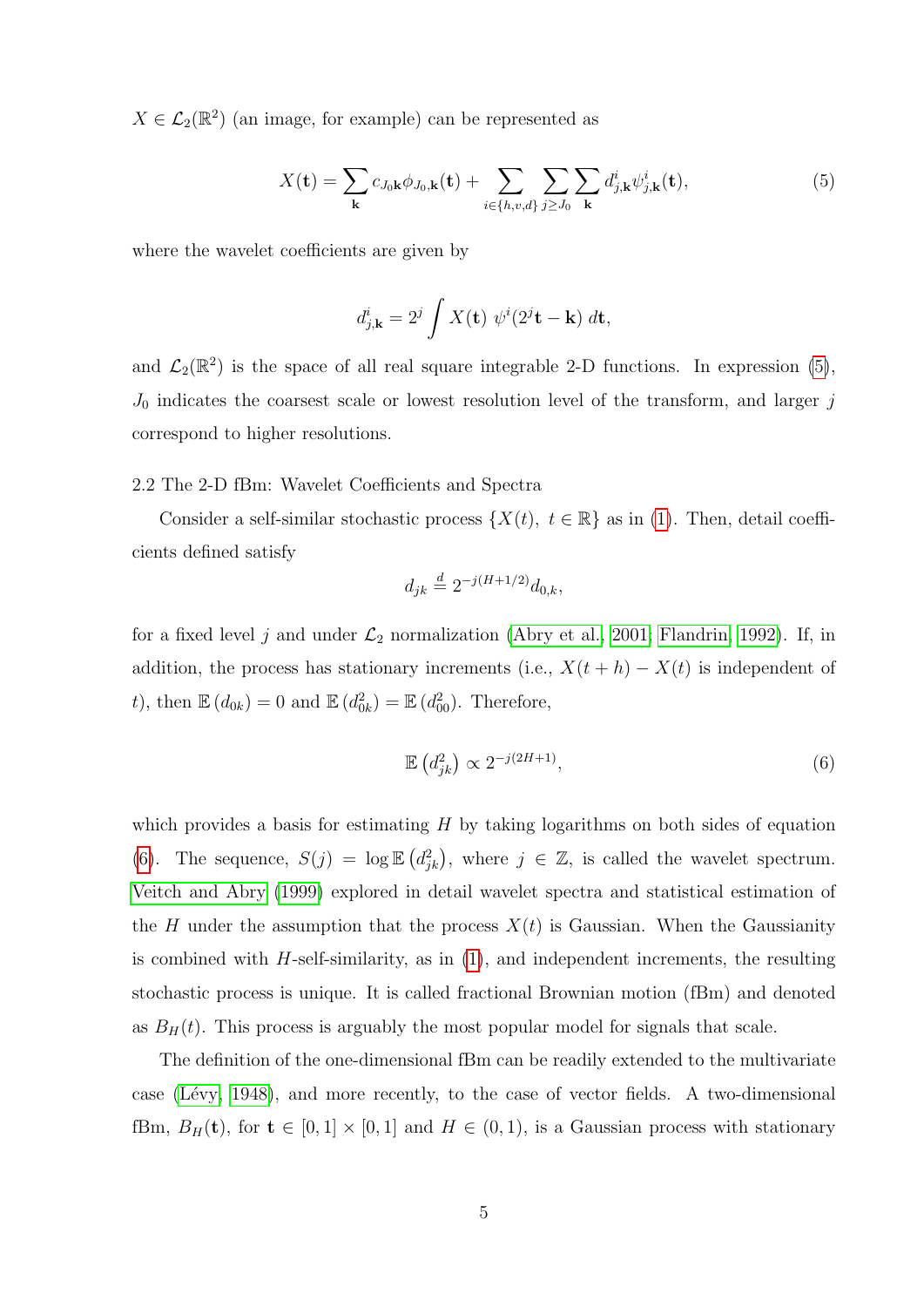zero-mean increments, for which [\(1\)](#page-1-0) becomes

<span id="page-5-0"></span>
$$
B_H(at) \stackrel{d}{=} a^H B_H(\mathbf{t}).
$$

The auto-covariance function is given by

$$
\mathbb{E}\left[B_H(\mathbf{t})B_H(\mathbf{s})\right] = \frac{\sigma_H^2}{2} \left( \|\mathbf{t}\|^{2H} + \|\mathbf{s}\|^{2H} - \|\mathbf{t} - \mathbf{s}\|^{2H} \right),\tag{7}
$$

where  $\sigma_H^2$  is a positive constant depending on H, and  $\|\cdot\|$  is the usual Euclidean norm in  $\mathbb{R}^2$ . Because of the specific structure [\(7\)](#page-5-0), it can be shown [\(Flandrin, 1992;](#page-18-5) [Reed et al.,](#page-20-8) [1995\)](#page-20-8) that the expected values of the detail coefficients associated to the 2-D fBm satisfy

$$
E\left[ \left| d_{j,\mathbf{k}}^{i} \right|^{2} \right] = \frac{\sigma_{H}^{2}}{2} V_{\psi^{i}} 2^{-(2H+2)j}, \tag{8}
$$

<span id="page-5-1"></span>where  $V_{\psi^i}$  depends only on the wavelet  $\psi^i$  and exponent H, but not on the scale j. Equivalently,

$$
\log_2 \mathbb{E}\left[\left|d_{j,\mathbf{k}}^i\right|^2\right] = -(2H+2)j + C_i,\tag{9}
$$

which defines the two-dimensional wavelet spectrum  $S^{i}(j)$ , from which H can be estimated. The next section will consider statistical estimation of  $H$  in a 2-D fBm, from this spectrum.

## 3. Statistical Estimation in 2-D fBm

The form of wavelet spectra and the relationship between  $H$  and scale index  $j$  provide a natural way of estimating scaling. An overview is given of two benchmark approaches based on spectral regression that are typically used in practice – ordinary least squares (OLS) and the Abry-Veitch (AV) method. The proposed Theil-Type (TT) estimator is then introduced.

## 3.1 Two Benchmark Approaches

Equation  $(9)$  points toward a linear regression procedure to estimate H from the slope of the regression when  $\log_2 \mathbb{E}\left[ \left| d_{j,\mathbf{k}}^{i} \right| \right]$ <sup>2</sup> is regressed on the level j. The first traditional estimate obtained using such an approach is ordinary least squares (OLS). As detailed in [Veitch and Abry](#page-20-1) [\(1999\)](#page-20-1), two main complications arise when considering the linear regres-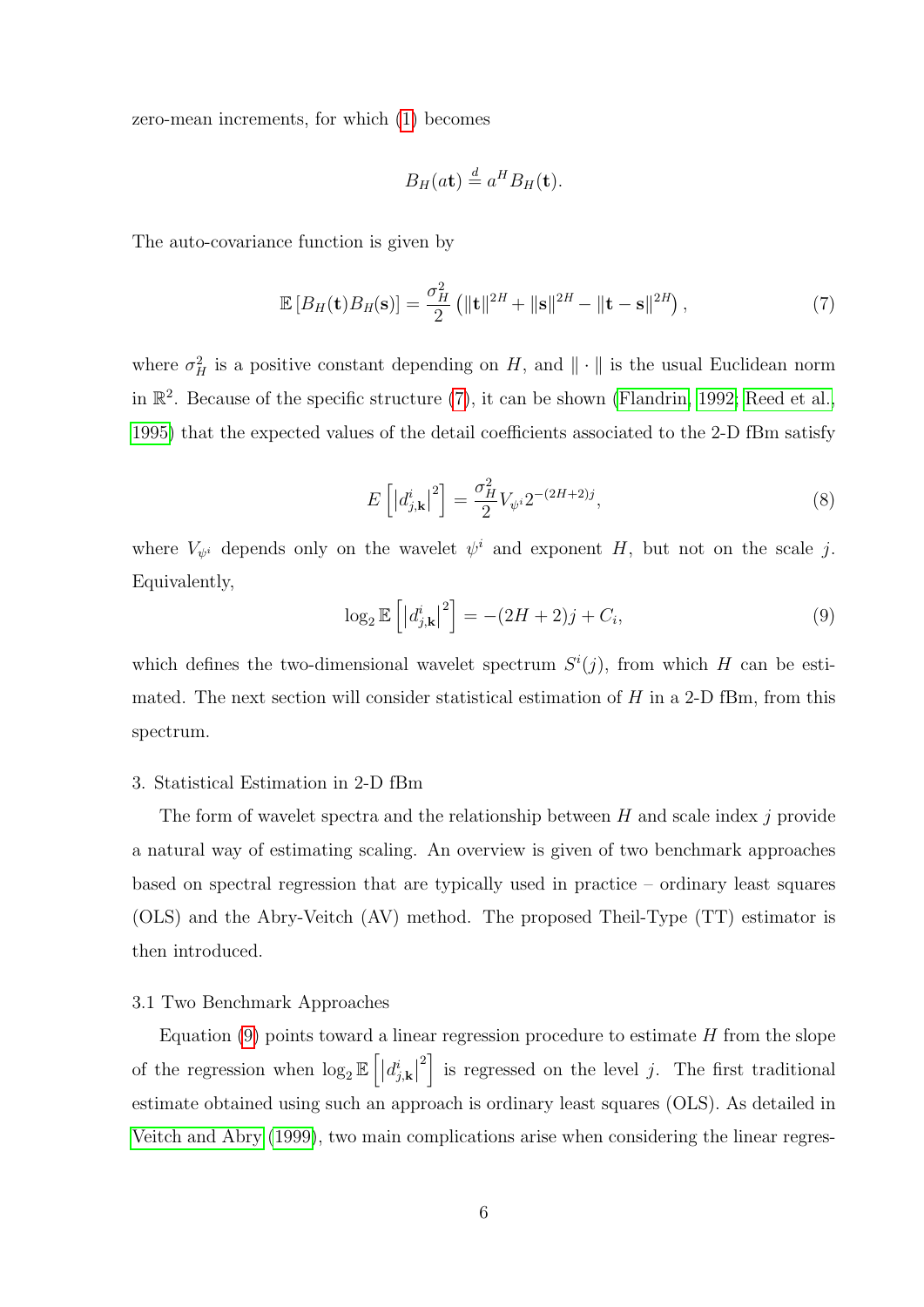sion in [\(9\)](#page-5-1). The first is that  $\mathbb{E}\left[ \left| d_{j,\mathbf{k}}^{i}\right| \right]$ <sup>2</sup> is not known but must be estimated. However, the near-decorrelation property [\(Abry, 2003;](#page-17-4) [Craigmile and Percival, 2005\)](#page-17-7) of the wavelet coefficients (which also holds for the 2-D coefficients,  $d_{j,k}^i$ ) validates the use of the empirical counterpart

$$
\mu_j^i = \frac{1}{n_j} \sum_{\mathbf{k}} |d_{j,\mathbf{k}}^i|^2,
$$

where the summation is made over all two-dimensional shifts  $k$  within the multiresolition level j from the hierarchy i, and  $n_j$  denotes the total number of coefficients at that level. For example, for a square dyadic-side image,  $n_j = 2^{2j}$ .

The OLS regression defined on pairs

<span id="page-6-0"></span>
$$
(j, \log_2 \mu_j^i), \quad i = h, v, d,
$$
\n
$$
(10)
$$

is typically used as a computationally inexpensive method which, for some cases, has proven to work well in practice. See, for example, [Nicolis et al.](#page-19-8) [\(2011\)](#page-19-8). Thus it is used by many for first-attempted estimations. According to this method,  $\hat{H} = -(s+2)/2$ , where s denotes the slope of the regression. Although OLS ignores the fact that regression leading to estimation of  $H$  is heteroscedastic, our experience is that when the length of a signal is large, the corrections for heteroscedasticity, dependence, and bias are reasonably small compared to inherent noise in the simulations or real data.

As mentioned, the assumption of homoscedascticity of errors, tacitly assumed for OLS, is violated. In addition, the logarithm for base 2 of  $\mu_j^i$ , taken as an estimator of  $\log_2 \mathbb{E} (d^2)$ , is biased.

According to [Veitch and Abry](#page-20-1) [\(1999\)](#page-20-1),

$$
\mathbb{V}\mathbf{ar} \, (\log_2 \mu_j^i) \sim \frac{2}{n_j \log^2 2}.
$$

Since the variances vary with the level  $j$ , a weighted regression is thus more adequate in the context. In [Veitch and Abry](#page-20-1) [\(1999\)](#page-20-1), a bias correction term is proposed as well, by replacing  $\log_2 \mu_j^i$  in [\(10\)](#page-6-0) by  $\log_2 \mu_j^i + 1/(n_j \log 2)$ .

Thus, the second traditional estimate of the  $H$ , the AV estimate, is obtained from the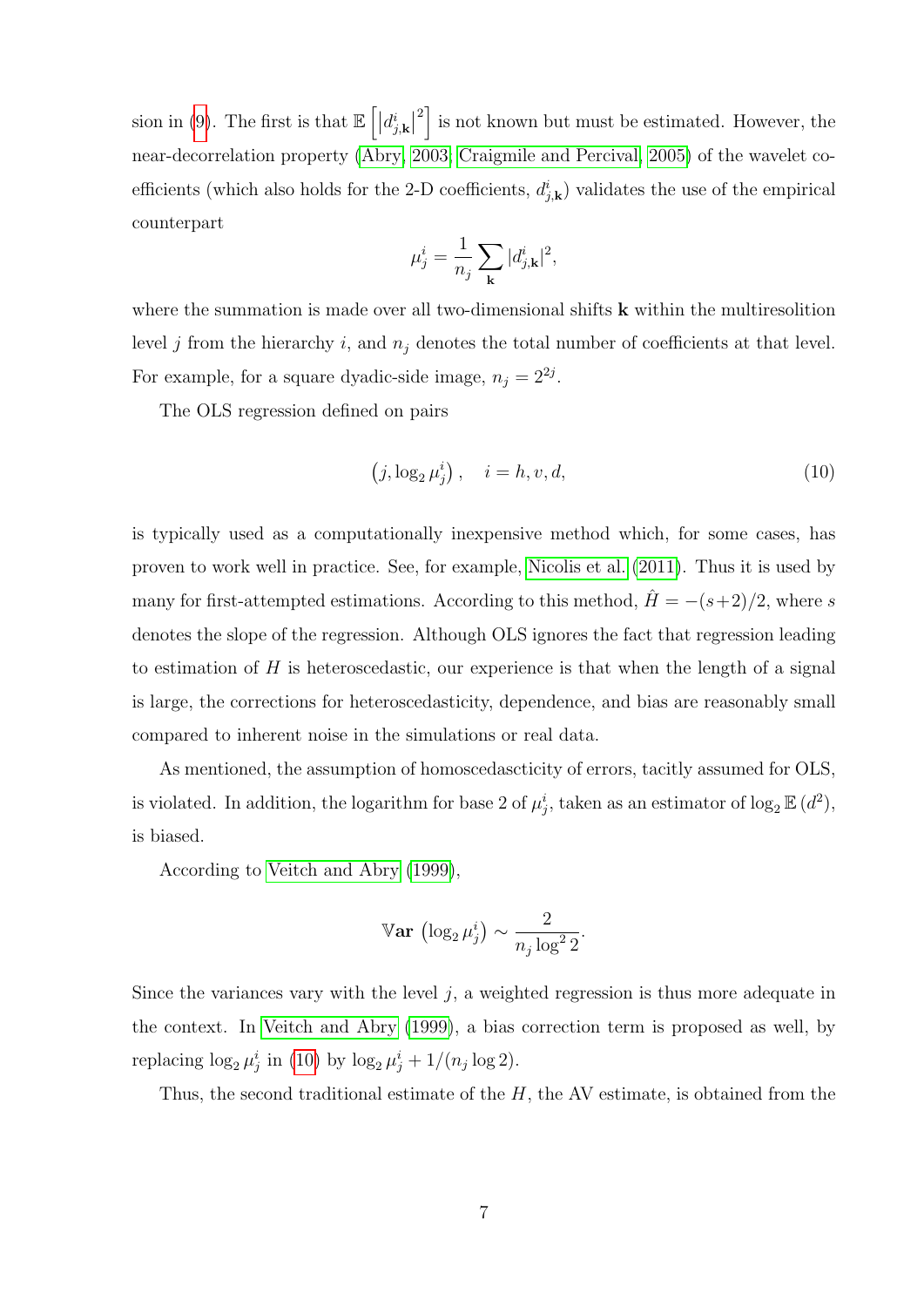slope of bias-corrected weighted linear regression with weights given by

$$
w_j \propto \frac{n_j \log^2 2}{2}.
$$

Although AV accounts for the differences in variances at each level, this method still assumes that the errors are normally distributed at each level. In fact,  $\log_2 \mu_j^i$  is distributed as the logarithm of a chi-squared variable, which is non-symmetric about its location.

#### 3.2 Proposed Theil-type Estimator

Real-world signals (as network traffic traces) may be characterized by non-stationary conditions such as sudden level shifts, breaks or extreme values; see for example [Shen et al.](#page-20-2) [\(2007\)](#page-20-2). The outlier levels in the observed data, often caused by the instrumentation noise, would leave a bump or a "hockey stick" signature in the wavelet spectra, thus violating the conditions assumed for theoretical benchmark processes, such as fBm. Therefore, it is desirable to employ robust approaches while estimating scaling indices. Recently, there has been an interest in such an approach [\(Franzke et al., 2005;](#page-18-2) [Park and Park, 2009;](#page-19-3) [Shen](#page-20-2) [et al., 2007;](#page-20-2) [Sheng et al., 2011\)](#page-20-3). These works focus on the estimation of self-similar signals in one dimension and adopt different approaches than the methodology proposed here to achieve robustness.

In the rest of this section, a technique is introduced for robust estimation of H for two dimensional signals (images) and its theoretical properties are derived on 2-D fBm, as a calibrating process. The approach is based on the Theil-type estimator, a method for robust linear regression that selects the weighted average of all slopes defined by different pairs of regression points [\(Theil, 1950\)](#page-20-4). This estimator is less sensitive to outlier levels and can be significantly more accurate than simple linear regression for skewed and heteroskedastic data. The main benefit is the case when the processes are not exactly monofractal but contain outlier levels that affect the linearity of the spectra, especially at coarse levels. On the other hand, this method is comparable to non-robust regression methods for normally distributed data in terms of statistical power [\(Wilcox, 2001\)](#page-21-2).

In this paper, a weighting scheme is adopted under which each pairwise slope is weighted by an inverse of the variance of the estimated slope for that pair, as in [Birkes](#page-17-8) [and Dodge](#page-17-8) [\(1993\)](#page-17-8), [Jaeckel](#page-18-6) [\(1972\)](#page-18-6), and [Sievers](#page-20-9) [\(1978\)](#page-20-9). Specifically, the slopes of the linear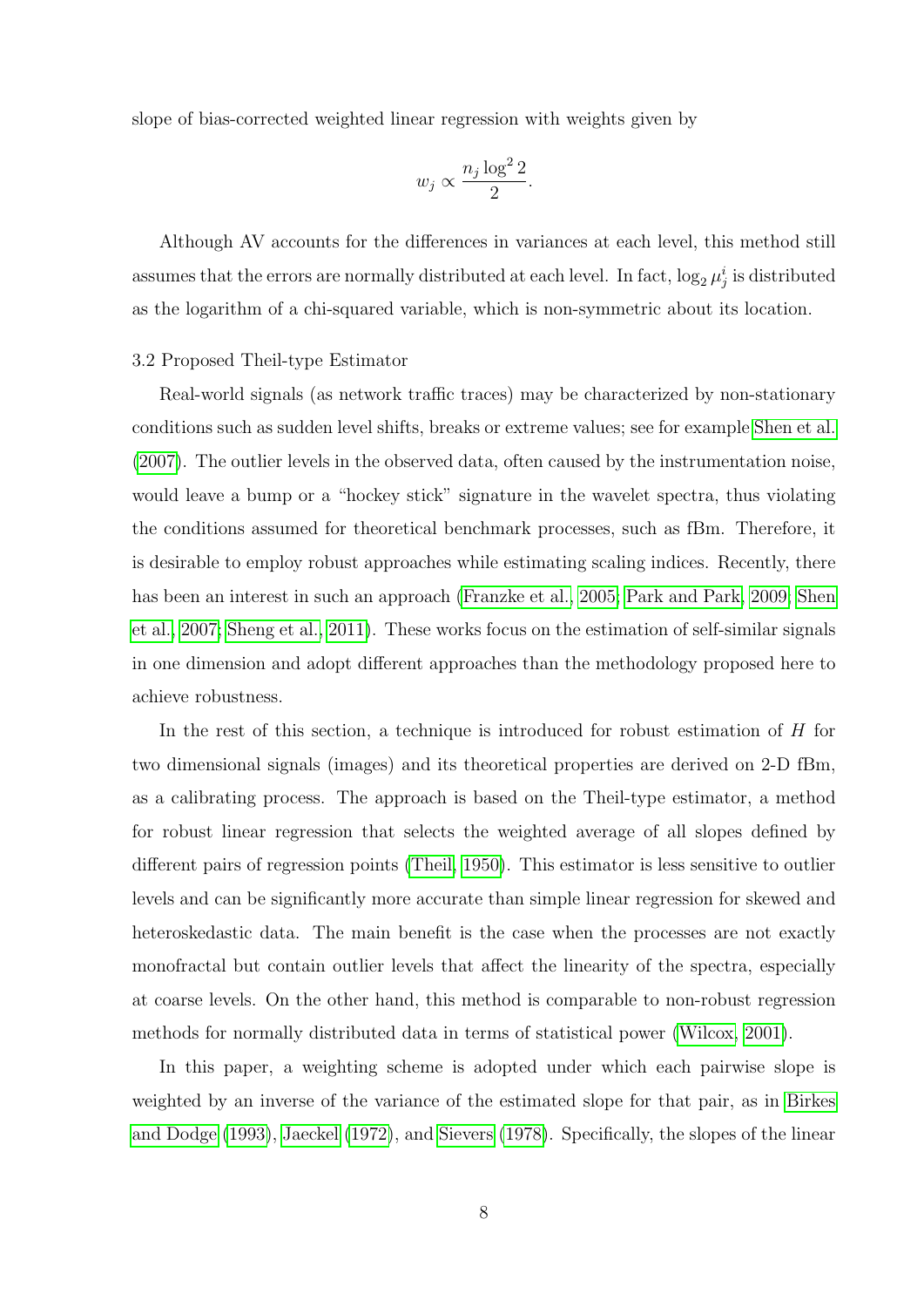equations in  $(9)$  are assessed as a weighted average of all pairwise slopes between levels i and j,  $\{s_{ij}\}\$ , with weights satisfying

$$
w_{ij} \propto (i-j)^2 \times HA\left(2^{2i}, 2^{2j}\right),\,
$$

where  $HA$  is the harmonic average. Thus the proposed estimator is robust with respect to possible outlier levels and free of any distributional assumptions. As seen in Appendix A, which contains their full derivation, weights for each pair are designed to reduce the undue influence that outliers can have on estimates. Specifically, the influence of the coarse levels that in reality show more instability is additionally de-emphasized by weighting choices. Finally, the estimator of the overall slope (by which the parameter  $H$  is estimated) is given by

$$
\sum_{i < j} w_{ij} s_{ij}^* / \sum_{i < j} w_{ij},
$$

where

$$
s_{ij}^* = s_{ij} + \frac{1}{(j-i)\log 2} \left(\frac{1}{2^{2j}} - \frac{1}{2^{2i}}\right)
$$

is the bias-corrected pairwise slope between ith and jth points. This new estimation approach will be denoted as TT, short for Theil-type.

**Remark.** Although for the case of 2-D fBm, the slope s and consequently the Hurst exponent  $H = -(s+2)/2$ , theoretically coincide for all three hieararchies of multiresolution spaces  $\{d, h, v\}$ , in practice we obtain the estimators of three slopes  $s_i, i \in \{d, h, v\}$ . Consequently, there would be three estimators of  $H, \hat{H}_i = -(s_i + 2)/2$ .

From extensive simulations for isotropic fields, it is concluded that the estimator  $\hat{H}_d$ obtained from diagonal hierarchy often suffices in estimating  $H$ , and that estimators  $\hat{H}_h$ and  $\hat{H}_v$  bring little new information. This agrees with findings in [Nicolis et al.](#page-19-8) [\(2011\)](#page-19-8), Ramírez-Cobo and Vidakovic [\(2013\)](#page-20-6), and [Jeon et al.](#page-18-4) [\(2014\)](#page-18-4).

# 3.3 Simulations and Comparisons

To illustrate the performance of the robust method described in the previous section, consider the next simulation example. A total of 100 realizations of one-dimensional fBm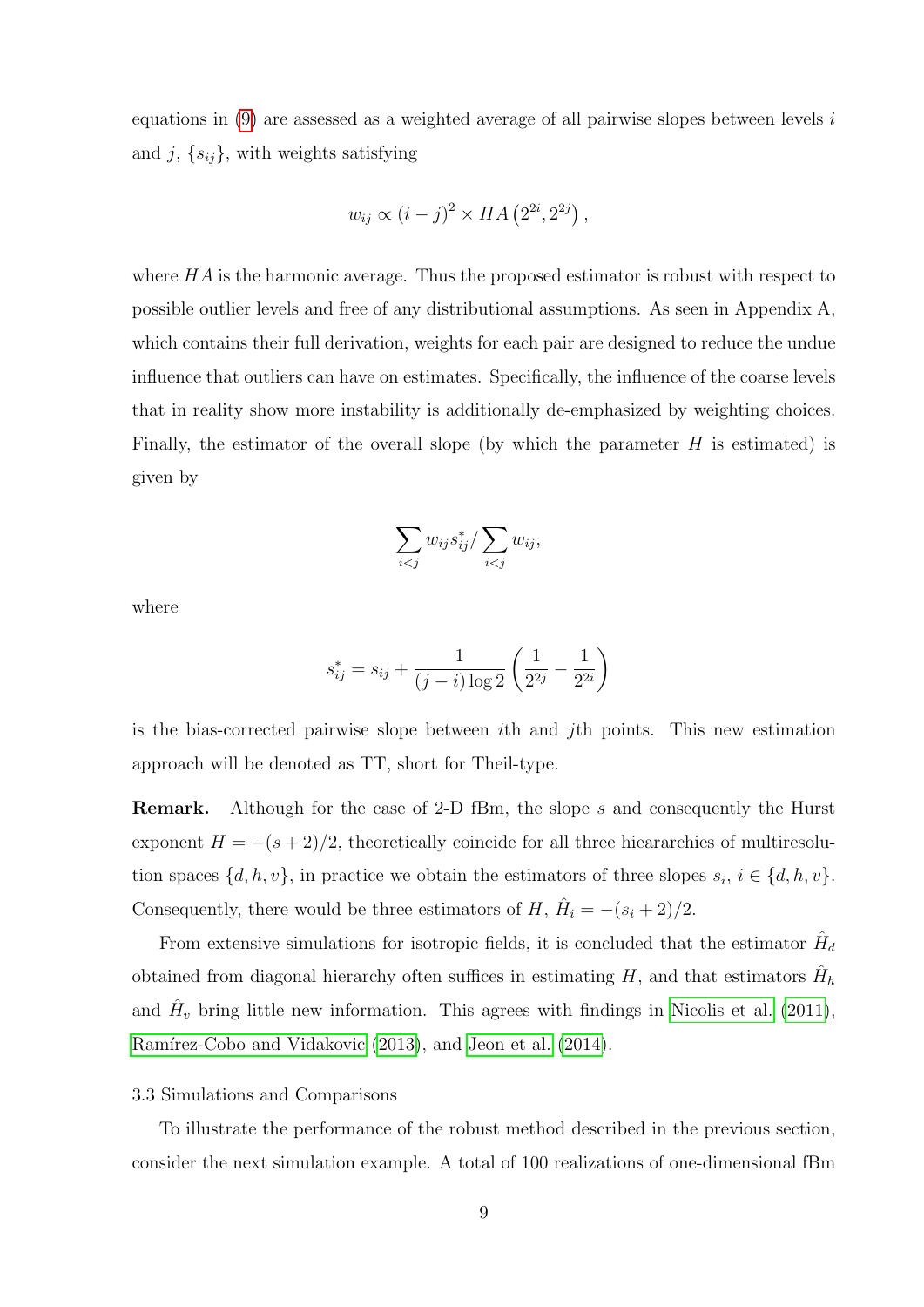of length 512 and 100 realizations of 2-D fBm size  $512 \times 512$ , each characterized by Hurst exponents  $H \in \{0, 3, 0.4, 0.5, 0.6, 0.7\}$ , were simulated. The one-dimensional fractitional Brownian motion was simulated based on the method of [Wood and Chan](#page-21-3) [\(1994\)](#page-21-3) and [Coeurjolly](#page-17-9) [\(2000\)](#page-17-9), and the two-dimensional fractional Brownian motion was simulated using Barriére's Matlab code [\(Lutton et al., 2007\)](#page-19-10). The code can be found at <http://gtwavelet.bme.gatech.edu/>.

A wavelet transform was then performed on the simulated data, using Haar, Coiflet 4 tap, Daubechies 6 tap, and Symmlet 8 tap wavelet filters. The estimated Hurst exponents were obtained using the two standard methods described, OLS and AV, and the robust method, TT.

To mimic realistic data that in their wavelet decompositions often show instability at coarse levels of detail, the procedure is repeated with the same realisations but contaminated at a coarse level. This is done by adding white noise of zero mean and variance  $\sigma_{ij}^2$ , where  $\sigma_{ij}^2$  is the average variance of wavelet coefficients at direction  $i \in \{d, h, v\}$  and level j. For this simulation, wavelet coefficients were contaminated at level 3 and wavelet spectra was calculated from levels 3 through 7.

Tables [1](#page-9-0) and [2](#page-10-0) report the estimated values of H for  $H = 0.5$ , for the non-contaminated and contaminated 1-D cases. Also the mean squared errors (MSE), as a sum of both the bias-squared and the variance of the estimates, are provided. Cells with underlined values represent lowest bias, and the grayed cells indicate the cases with lowest MSE.

<span id="page-9-0"></span>

|            |     | Haar  | Coiflet4 | Daub6 | Symmlet <sub>8</sub> |
|------------|-----|-------|----------|-------|----------------------|
| <b>OLS</b> | H   | 0.434 | 0.455    | 0.460 | 0.456                |
|            | MSE | 0.011 | 0.009    | 0.010 | 0.010                |
| AV         | Н   | 0.424 | 0.401    | 0.446 | 0.425                |
|            | MSE | 0.011 | 0.015    | 0.007 | 0.010                |
| <b>TT</b>  | H   | 0.454 | 0.446    | 0.479 | 0.462                |
|            | MSE | 0.007 | 0.008    | 0.005 | 0.006                |

Table 1: Estimations of H and MSEs for  $H = 0.5$  under four different wavelet filters, in the non-contaminated case.

From Table [1,](#page-9-0) it can be seen that TT estimates show the best performance with respect to both MSE and bias alone. In the case of Table [2,](#page-10-0) where results have been obtained under a contamination in the original realizations, it can be deduced that AV and TT perform comparably well.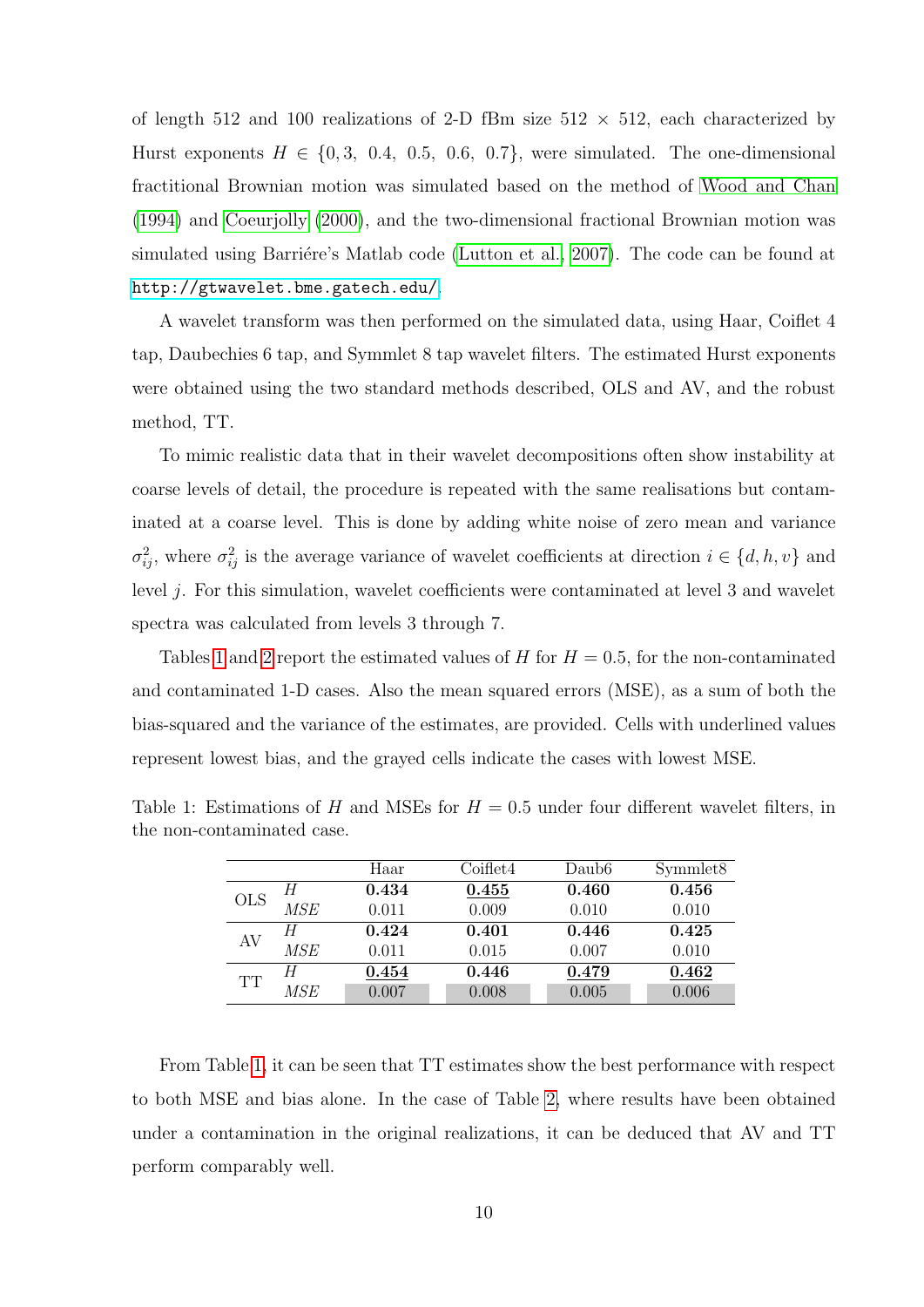<span id="page-10-0"></span>

|            |     | Haar  | Coiflet4 | Daub <sub>6</sub> | Symmlet <sub>8</sub> |
|------------|-----|-------|----------|-------------------|----------------------|
| <b>OLS</b> |     | 0.535 | 0.548    | 0.541             | 0.552                |
|            | MSE | 0.014 | 0.014    | 0.015             | 0.017                |
| AV         | Н   | 0.469 | 0.470    | 0.481             | 0.472                |
|            | MSE | 0.007 | 0.007    | 0.007             | 0.006                |
| <b>TT</b>  | H   | 0.516 | 0.520    | 0.522             | 0.523                |
|            | MSE | 0.008 | 0.007    | 0.008             | 0.008                |

Table 2: Estimations of H and MSEs for  $H = 0.5$  under four different wavelet filters, in the contaminated case.

Tables [3](#page-10-1) and [4](#page-11-0) summarize the estimated  $H$  and MSE for 2-D realizations, in noncontaminated and contaminated scenarios, respectively. Table [3](#page-10-1) shows that the OLS performs best, followed by TT, with respect to both MSE and bias. When the traces are contaminated, TT outperforms both OLS and AV in most settings, as shown in Table [4.](#page-11-0)

<span id="page-10-1"></span>Table 3: Estimations of H and MSEs for  $H = 0.5$  from three directions; under four different wavelet filters, in the non-contaminated case.

|            |                | Haar     |                   |          |          | Coiflet4   |          |  |  |
|------------|----------------|----------|-------------------|----------|----------|------------|----------|--|--|
|            |                | diagonal | horizontal        | vertical | diagonal | horizontal | vertical |  |  |
| <b>OLS</b> | H              | 0.446    | 0.481             | 0.481    | 0.488    | 0.484      | 0.481    |  |  |
|            | MSE            | 0.004    | 0.002             | 0.002    | 0.001    | 0.001      | 0.001    |  |  |
| AV         | Н              | 0.385    | 0.467             | 0.466    | 0.439    | 0.384      | 0.388    |  |  |
|            | MSE            | 0.014    | 0.002             | 0.002    | 0.004    | 0.015      | 0.015    |  |  |
| <b>TT</b>  | Н              | 0.404    | 0.473             | 0.472    | 0.453    | 0.395      | 0.397    |  |  |
|            | MSE            | 0.009    | 0.001             | 0.001    | 0.002    | 0.013      | 0.012    |  |  |
|            |                |          |                   |          |          |            |          |  |  |
|            |                |          | Daub <sub>6</sub> |          |          | Symmlet8   |          |  |  |
|            |                | diagonal | horizontal        | vertical | diagonal | horizontal | vertical |  |  |
| <b>OLS</b> | $\overline{H}$ | 0.484    | 0.473             | 0.474    | 0.488    | 0.485      | 0.482    |  |  |
|            | MSE            | 0.002    | 0.002             | 0.002    | 0.001    | 0.001      | 0.001    |  |  |
| AV         | Н              | 0.436    | 0.456             | 0.456    | 0.440    | 0.401      | 0.401    |  |  |
|            | MSE            | 0.004    | 0.002             | 0.002    | 0.004    | 0.011      | 0.011    |  |  |
| <b>TT</b>  | Н              | 0.451    | 0.463             | 0.463    | 0.454    | 0.409      | 0.409    |  |  |
|            | <b>MSE</b>     | 0.003    | 0.002             | 0.002    | 0.002    | 0.009      | 0.009    |  |  |

Note that simulation results of fBms generated with  $H = 0.5$  are presented. Results for  $H \in \{0.3, 0.4, 0.6, 0.7\}$  are not provided here because of space considerations; the simulation results for these values of  $H$  can be found at Jackets's Wavelet Page: <http://gtwavelet.bme.gatech.edu/datasoft/AppendixB.pdf>. The results are consistent when  $H < 0.5$ , where TT consistently outperforms OLS or AV in both 1-D and 2-D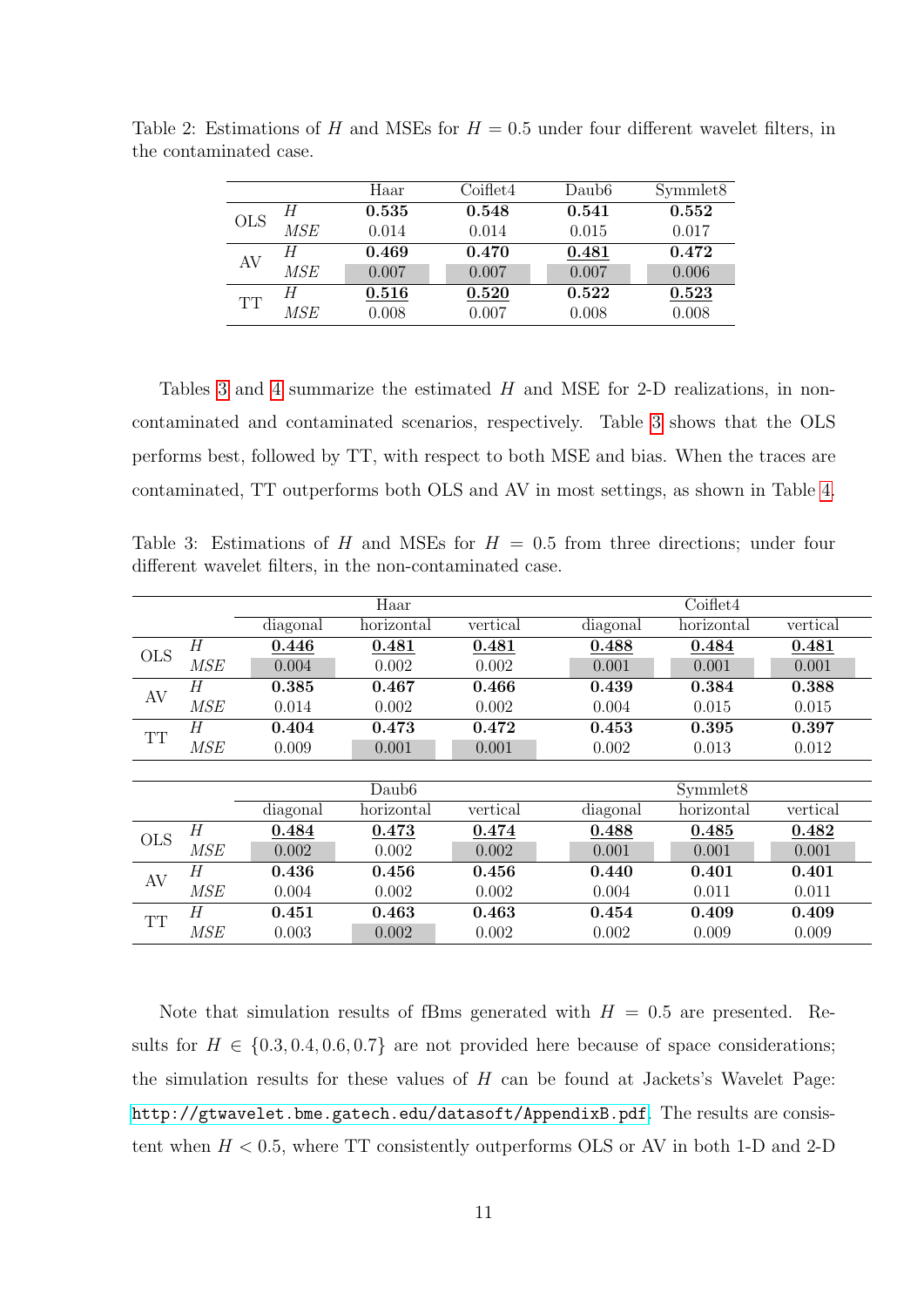|            |                |          | Haar              |          |          | Coiflet4   |          |
|------------|----------------|----------|-------------------|----------|----------|------------|----------|
|            |                | diagonal | horizontal        | vertical | diagonal | horizontal | vertical |
| <b>OLS</b> | H              | 0.549    | 0.571             | 0.568    | 0.584    | 0.583      | 0.588    |
|            | MSE            | 0.004    | 0.007             | 0.007    | 0.008    | 0.009      | 0.009    |
| AV         | Н              | 0.399    | 0.476             | 0.477    | 0.455    | 0.403      | 0.394    |
|            | MSE            | 0.011    | 0.001             | 0.001    | 0.002    | 0.011      | 0.013    |
| <b>TT</b>  | Н              | 0.429    | 0.490             | 0.493    | 0.480    | 0.423      | 0.415    |
|            | MSE            | 0.005    | 0.001             | 0.001    | 0.001    | 0.008      | 0.009    |
|            |                |          |                   |          |          |            |          |
|            |                |          | Daub <sub>6</sub> |          |          | Symmlet8   |          |
|            |                | diagonal | horizontal        | vertical | diagonal | horizontal | vertical |
| <b>OLS</b> | H              | 0.591    | 0.571             | 0.572    | 0.586    | 0.583      | 0.585    |
|            | <b>MSE</b>     | 0.010    | 0.006             | 0.007    | 0.009    | 0.008      | 0.009    |
| AV         | $\overline{H}$ | 0.447    | 0.470             | 0.468    | 0.452    | 0.412      | 0.416    |
|            | MSE            | 0.003    | 0.001             | 0.001    | 0.003    | 0.009      | 0.008    |
| <b>TT</b>  | H              | 0.473    | 0.487             | 0.486    | 0.476    | 0.430      | 0.434    |
|            | <b>MSE</b>     | 0.001    | 0.000             | 0.001    | 0.001    | 0.006      | 0.006    |

<span id="page-11-0"></span>Table 4: Estimations of H and MSEs for  $H = 0.5$  from three directions; under four different wavelet filters, in the contaminated case.

cases. However, for  $H > 0.5$ , the results were mixed.

## 4. Theil-type Estimation of Scaling in Breast Cancer Diagnostics

The scaling phenomenon has been found in many types of medical imaging and extensive research has been done utilizing this scaling for diagnostic purposes. Numerous references can be found at <http://www.visionbib.com/bibliography/medical857.html>.

Despite an overall reduction in the number of breast cancer cases, breast cancer still continues to be a major health concern among women. The National Cancer Institute estimates that 1 in 8 women born today will be diagnosed with breast cancer during her lifetime [\(Altekruse et al., 2010\)](#page-17-10). One of the most important challenges is the increase of precision of screening technologies, since early detection remains the best strategy for improving prognosis and also leads to less invasive options for both specific diagnosis and treatment.

#### 4.1 Description of the Data Set

A collection of digitized mammograms for analysis was obtained from the University of South Florida's Digital Database for Screening Mammography (DDSM). The DDSM is described in detail in [Heath et al.](#page-18-7) [\(2000\)](#page-18-7). Images from this database containing suspicious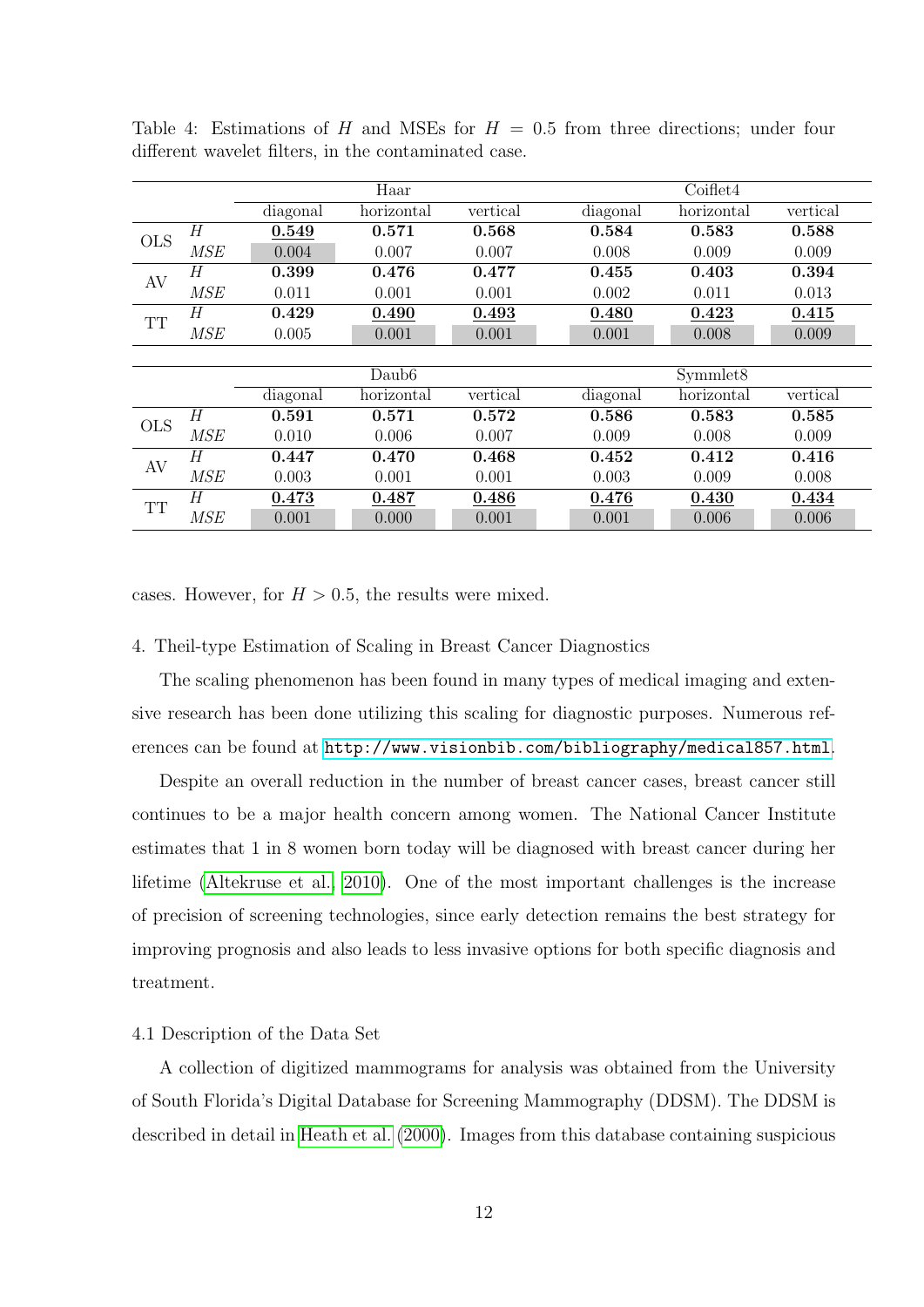areas are accompanied by pixel-level "ground truth" information relating locations of suspicious regions to what was assessed and verified through biopsy. 45 normal cases (controls) and 79 cancer cases scanned on the HOWTEK scanner at the full 43.5 micron per pixel spatial resolution were selected. Each case contains four mammograms from a screening exam, two projections for each breast: the craniocaudal (CC) and mediolateral oblique (MLO). Only the CC projections were considered, using either side of the breast image. Five subimages of size  $1024 \times 1024$  were taken from the mammograms. An example of a breast image and location of subimages is provided in Fig. [1.](#page-12-0) Black lines that compart the breast area into 5 squares in a mammogram show how subimages are sampled from the original image.



<span id="page-12-0"></span>Figure 1: Five subimages of size  $1024 \times 1024$  are extracted from each breast image to capture tissues from the designated locations.

## 4.2 Estimation of H

For every subimage, the DWT using Haar and Symmlet 8-tap filters were performed to observe sensitivity in results under different wavelet bases. The analysis was repeated with four different sets of levels used for the regresion: 4 to 9, 5 to 9, 6 to 9, and 7 to 9. After each transform, OLS, AV, and TT estimation methods were used to compute the directional Hurst exponents,  $H_d$ ,  $H_h$ , and  $H_v$ .

A nested ANOVA was performed to test if the Hurst estimates have significant differences based on the health condition of a patient,

$$
H_{ijk} = \mu + \alpha_i + \beta_{j(i)} + \epsilon_{ijk},
$$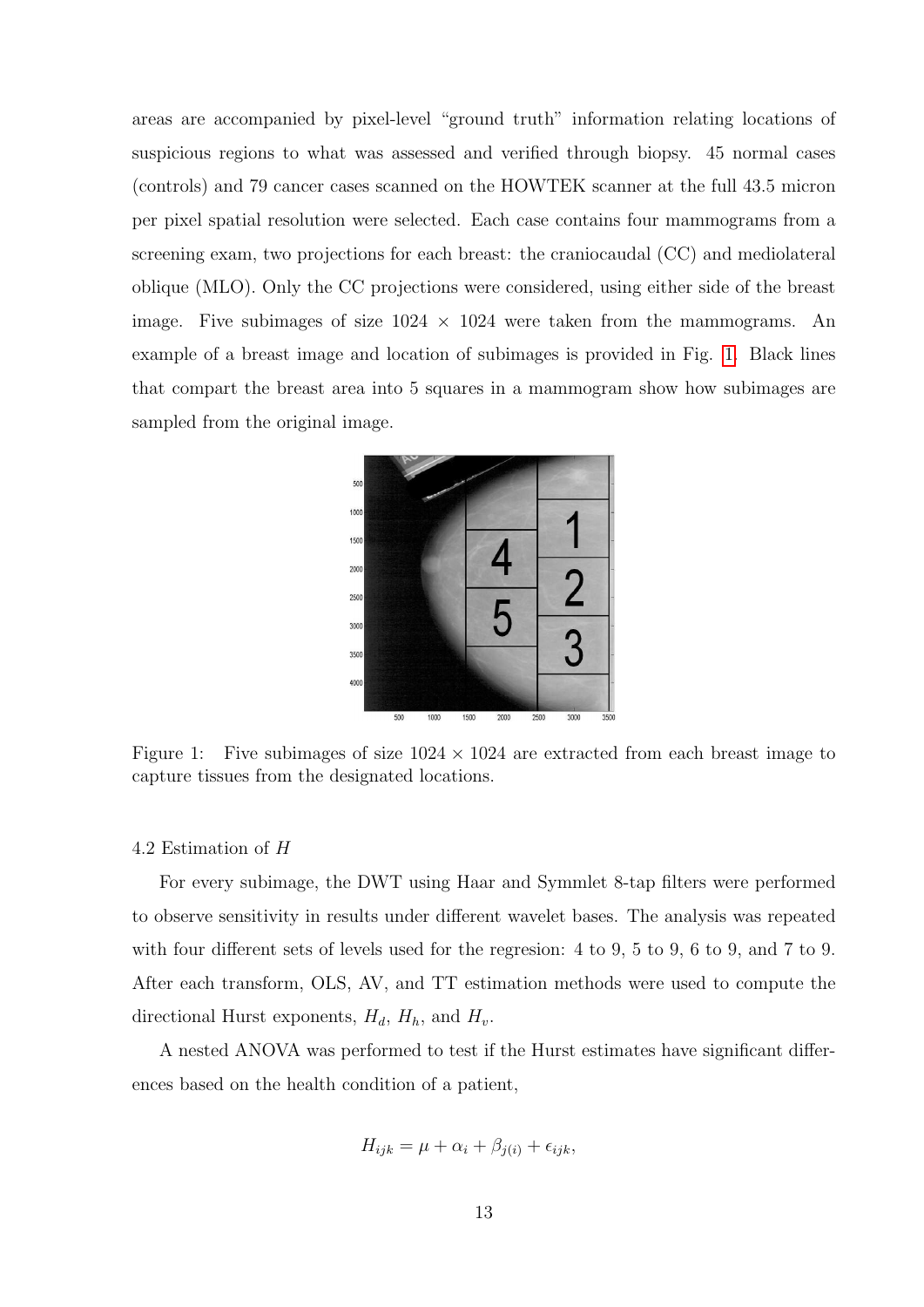where i indicates the health status of a patient  $(i=1$  for cancer,  $i=2$  for normal),  $j(i)$ indicates a patient nested in the status i,  $(j(1) = 1, \ldots, 45; j(2) = 1, \ldots, 79)$ , and  $\epsilon_{ijk}$  is an error term  $(k = 1, \ldots, 5)$  $(k = 1, \ldots, 5)$  $(k = 1, \ldots, 5)$ . Table 5 summarizes the results of the ANOVA analysis on diagonal Hurst exponents  $(H_d)$  obtained using Symmlet 8 tap filter and the TT method.

<span id="page-13-0"></span>

| Source            |       |     | Sum Sq. d.f. Mean Sq. | $H_r$  | p-value |
|-------------------|-------|-----|-----------------------|--------|---------|
| Status            | 0.330 |     | 0.330                 | 10.741 | 0.001   |
| Patients (Status) | 3.750 | 122 | 0.031                 | 7.574  | < 0.001 |
| Error             | 2.013 | 496 | 0.004                 |        |         |
| Total             | 6.093 | 619 |                       |        |         |

Table 5: ANOVA results on  $H_d$  using Symmlet 8 and the TT method.

Note that 5 images are taken for each subject. This gives a total number of images  $(45 + 79) \times 5 = 620$ . However, since the subjects had multiple images and were used as blocks within the disease status, the nested ANOVA was necessary to correctly analyze this data.

The ANOVA model used was also demonstrated to be appropriate by checking for the normality and independence of residuals. The  $n = 620$  residuals at each hierarchy  $H_d$ ,  $H_h$  and  $H_v$  conformed to a battery of standard goodness-of-fit and independence tests. We were particulary focused on the deviations from the symmetry of residuals, given non-robustness of standard ANOVA to alternatives of asymmetry. To this end, the Lin-Mukholkar and Jarque-Bera tests were conducted and found not significant. At first glance the independence is a non-issue here, since the observations could be freely permuted in each of the disease classes. This, however, is not the case since the positions of subimages 1-5 are comparable within each mammogram. The Durbin-Watson test of independence against the order of residuals was found insignificant as well.

The p-values for disease factor from the ANOVA analysis were 0.001 for  $H_d$  (Table [5\)](#page-13-0), 0.003 for  $H<sub>h</sub>$ , and 0.020 for  $H<sub>v</sub>$ . Based on the ANOVA analysis, we conclude that a patient's health condition is a significant factor that affects Hurst exponents in any of the three directions: diagonal, horizontal, and vertical. In the subsequent classification procedure based on ANOVA estimators of disease status, it is shown that these main effects are not only statistically significant, but also discriminatory.

4.3 Classification of Images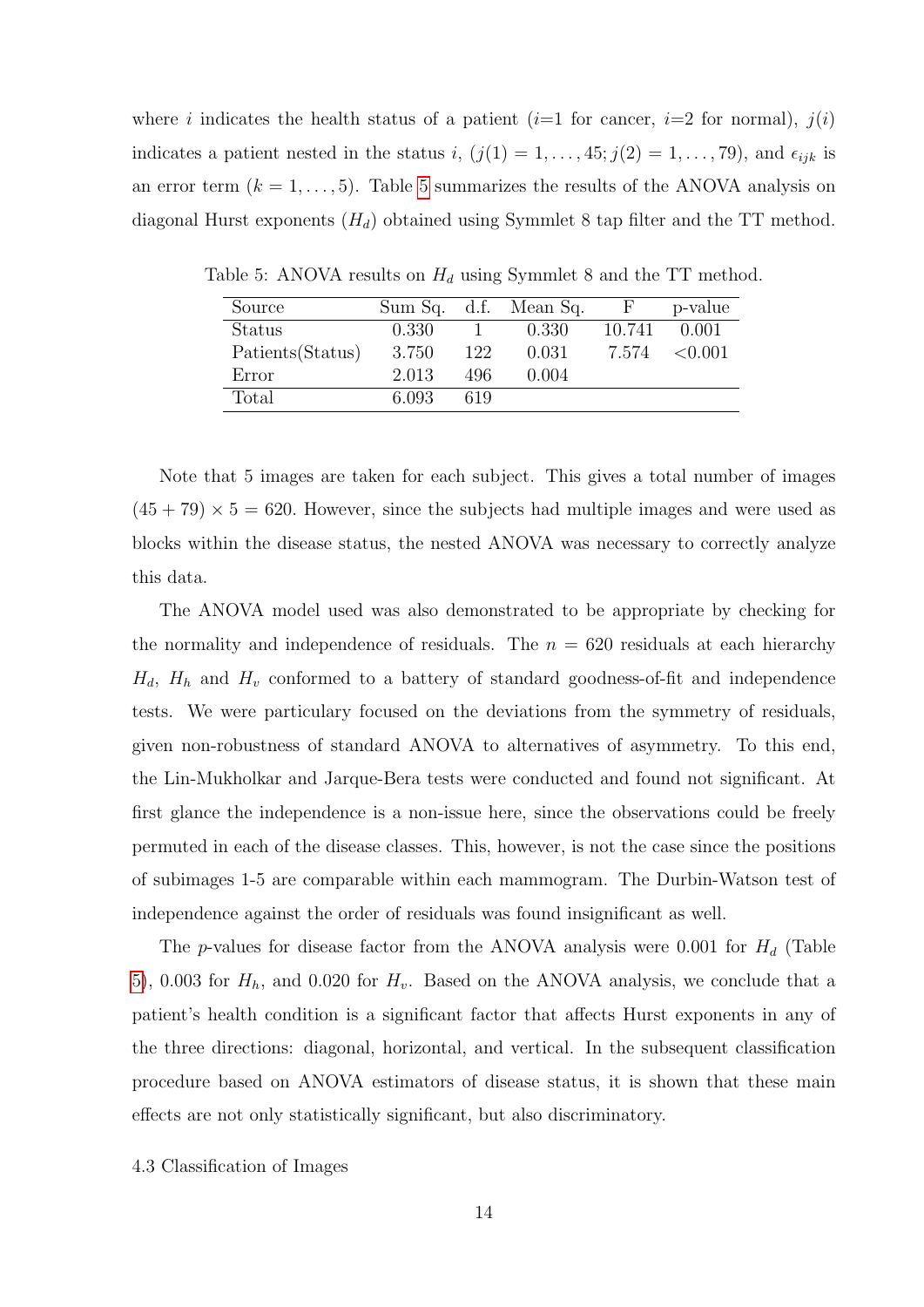To classify mammogram images as cancerous or non-cancerous, the estimated  $H_d$  and pair  $(H_d, H_h)$  for each subject were taken using nested ANOVA. Operationally, this is  $H_{ij,d} = \mu + \alpha_i + \beta_{j(i)}.$ 

Next, the subjects were classified by disease status using a logistic regression with four fold cross validation. The classification was repeated 300 times and the results were averaged over these 300 repetitions. A threshold of the logistic regression based on the maximum Youden index was chosen, which indicates the threshold (i.e., 0.6057) providing the maximum true positive and true negative accuracy.

Predictors  $H_d$   $H_d$ ,  $H_h$ Method Total Specificity Sensitivity Total Specificity Sensitivity OLS 0.648 0.567 0.682 0.626 0.554 0.707 AV 0.652 0.511 0.733 0.640 0.502 0.747 TT 0.654 0.550 0.709 0.639 0.537 0.725

<span id="page-14-0"></span>Table 6: Results of classification by logistic regression using  $H_d$  and  $H_d$ ,  $H_h$ 

Table [6](#page-14-0) summarizes the results of the classification based on  $H_d$  and  $(H_d, H_h)$ , for each estimation method. The first column provides total classification accuracy, while the next two columns provide true positive and true negative rates. The best classification rates were achieved with the TT and AV estimators, where the classification error was around 35% for both methods. OLS was the worst performer, with 36% error.

Unlike the simulation cases where the monofractality of the signals were violated by design, and where the TT method was clearly favored, for mammograms the AV and TT methods performed comparably. This may be the consequence of the fact that individual  $1024 \times 1024$  subimages taken from the mammograms exhibited reasonable isotropy and monofractality, with wavelet coefficients being aproximately Gaussian.

Figure [2](#page-15-0) shows a ROC curve of  $H_d$  (obtained by TT) in differentiating between controls and cancer cases. The diagonal line represents a test with a sensitivity of 50% and a specificity of 50%. This shows the ROC curve lying significantly to the left of the diagonal, where the combination of sensitivity and specificity are highest. The area under the ROC curve, which is proportional to the diagnostic accuracy of the test, is 0.678.

## 5. Discussion & Conclusions

In this paper a novel wavelet-based Theil-type (TT) robust estimator of scaling was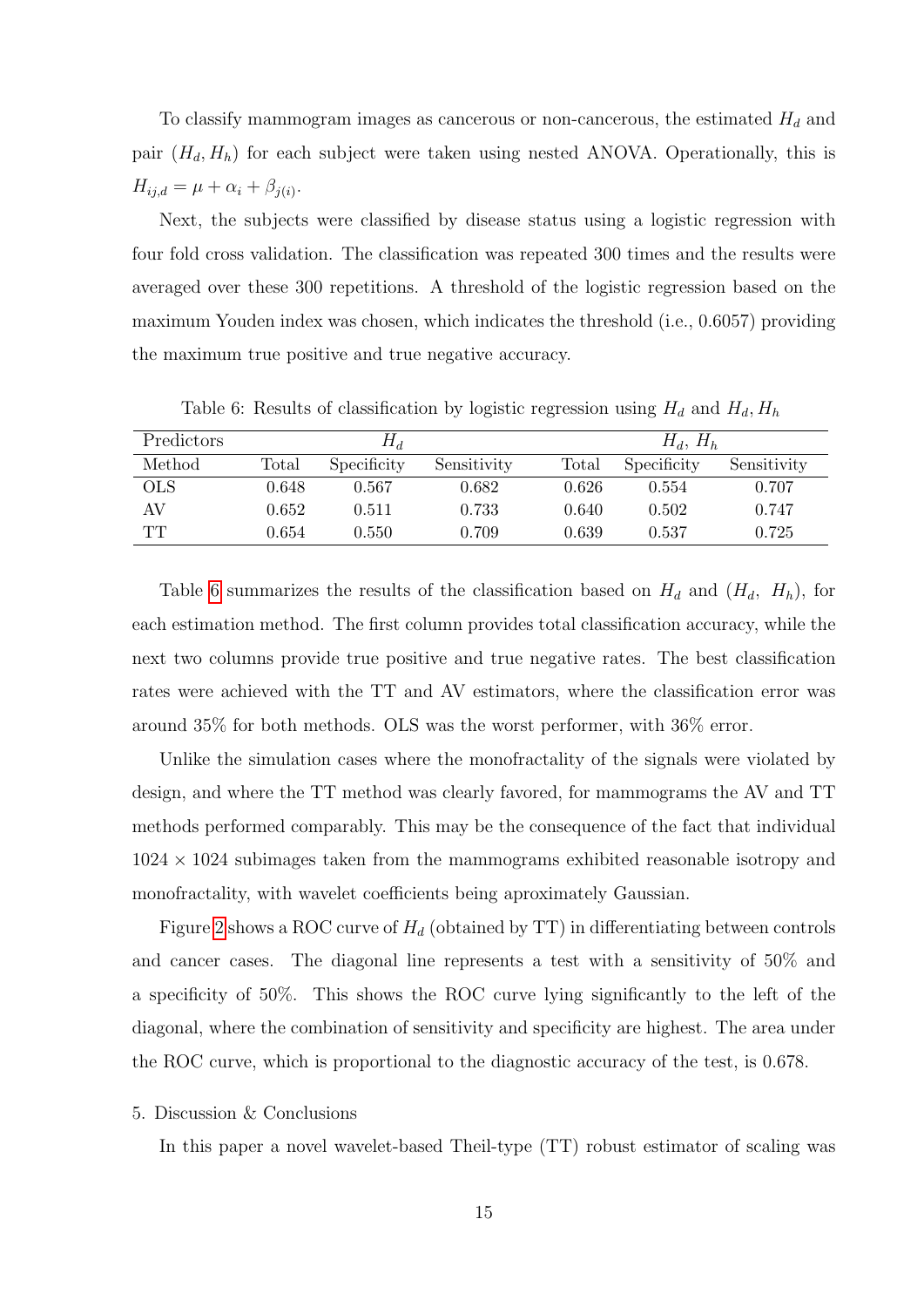

<span id="page-15-0"></span>Figure 2: ROC curve for the logistic regression: $\logit(p) = 5.027 - 7.968 \cdot H_d$ .

presented, with theoretically optimal weights for pairwise slopes that depend on harmonic average of sample sizes from the two multiresolution levels defining the pair. This estimator is free of distributional assumptions for the underlying regression, and robust with respect to possible outlier levels. An extensive simulational study demonstrated that the TT estimator was comparable, and in many scenarios superior, to the standardly used ordinary least squares (OLS) and Abry-Veitch (AV) estimators. This superiority is reflected in both less bias and smaller mean-squared error.

In the context of mammogram classification, the TT method was found to be comparable to AV and superior to OLS methods. This closeness of TT and AV could be explained by apparent relative spatial homogeneity and monofractality of the mammogram subimages used in the analysis.

For all three estimators considered, adding spectral indices from directional hierarchies other than the diagonal did not always improve the diagnostic performance. Index  $H_d$ by itself was strongly discriminatory and the most parsimonious classifying summary. Furthermore, the results of classification using all three spectra  $(H_d, H_h, \text{ and } H_v)$  did not always perform better, on average, than that with only one or two spectral indices.

The diagnostic use of information contained in the background of images is often an ignored modality. It allows for the use of information from the entire image, rather than focusing primarily on irregular shapes, masses, or calcifications.

Recently, many studies have proposed fractal based modeling to describe and detect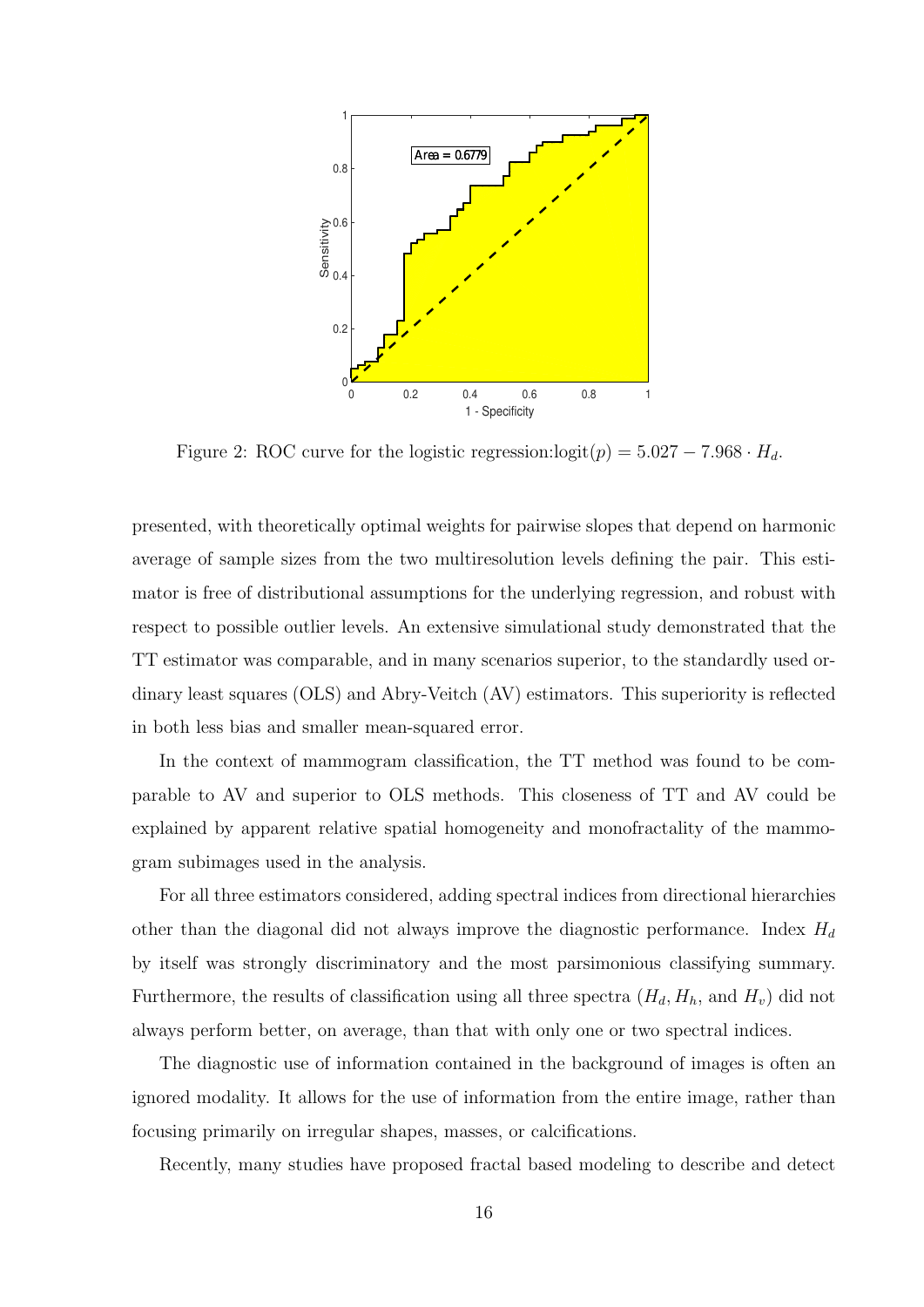the pathological architecture of tumors. For example, the authors in [Hermann et al.](#page-18-8) [\(2015\)](#page-18-8) demonstrated breast cancer screening using fractal and stochastic geometric approaches such as random carpets, Quermass-interaction process, and complex-wavelet based selfsimilarity measures.

Although medical images exhibit high heterogeneity attributing to their multifractality, the use of the robust estimator proposed in this paper has proven that the monofractal self-similarity measure can be a promising classifier to differentiate malignant images from benign. As it is important to combine several instruments for cancer testing, this paper provides a quick and robust quantitative measure to strengthen existing mammogram classification procedures. Although the accuracy rates could be argued to be relatively low, even classifiers that are "slightly better than flipping a coin" can improve diagnostic accuracy when added to a battery of other independent testing modalities.

Finally, as future work, the authors plan to extend Ramírez-Cobo and Vidakovic [\(2013\)](#page-20-6), where the multifractal spectrum was used for diagnostic classification in a similar context. Some experiments in this direction were conducted in Ramírez-Cobo and [Vidakovic](#page-20-10) [\(2012\)](#page-20-10), however, direct comparisons with the results in this paper were not possible because of different data sets used.

Acknowledgement. The corresponding author thanks the projects MTM2015-65915 (Ministerio de Economía y Competitividad, Spain), P11-FQM-7603 and FQM-329 (Junta de Andalucía), all with EU ERD Funds. Brani Vidakovic was supported by NSF-DMS 1613258 award and the National Center for Advancing Translational Sciences of the National Institutes of Health under award UL1TR000454.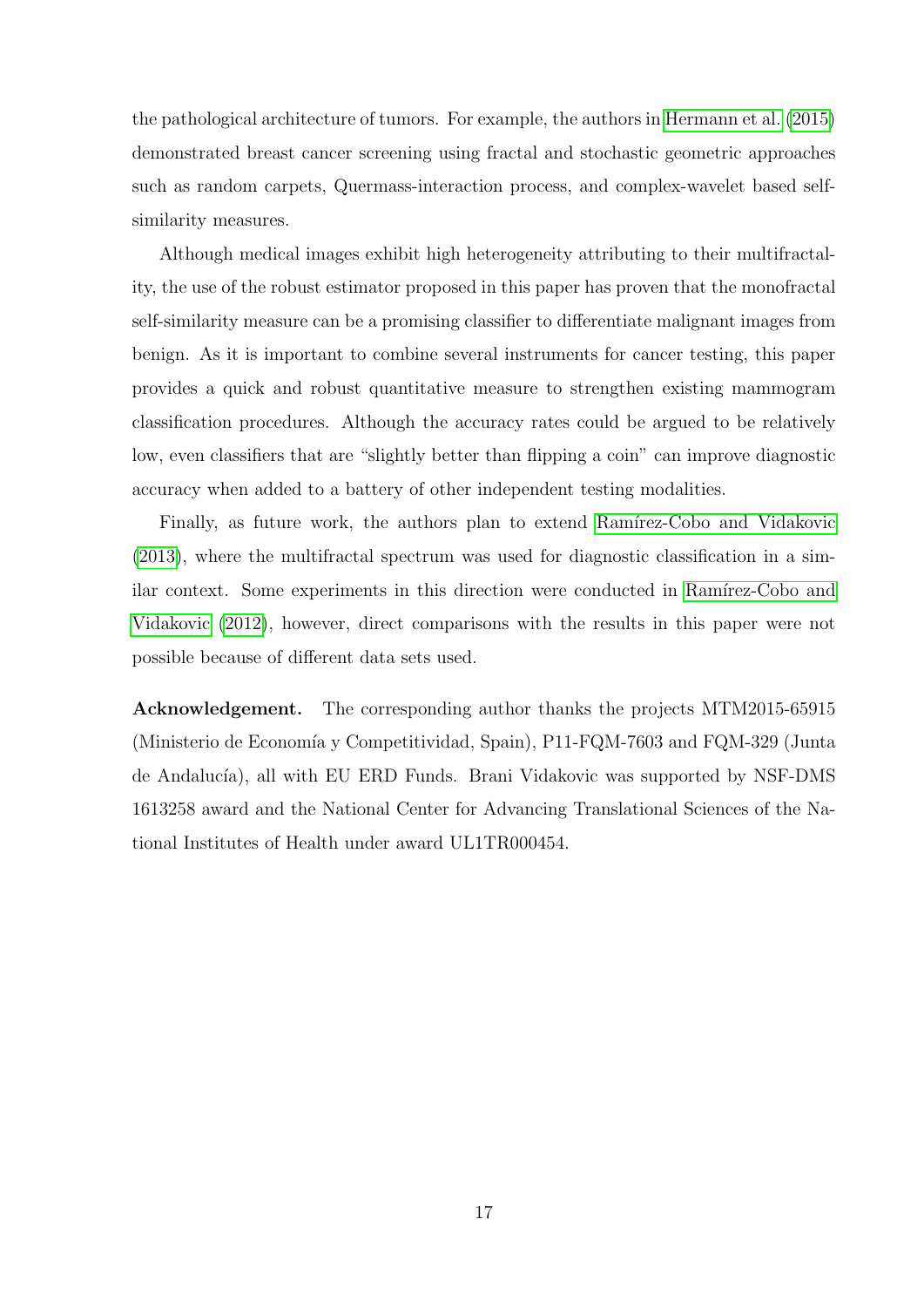- <span id="page-17-4"></span>Abry, P. (2003). Scaling and wavelets: an introductory walk, volume 621 of Lecture Notes in Physics, pages 34–60.
- <span id="page-17-2"></span>Abry, P., Flandrin, P., Taqqu, M., and Veitch, D. (2000). Wavelets for the analysis, estimation, and synthesis of scaling data. In Park, K. and Willinger, W., editors, Self-Similar Network Traffic and Performance Evaluation. Wiley.
- <span id="page-17-3"></span>Abry, P., Flandrin, P., Taqqu, M., and Veitch, D. (2001). Self-similarity and long-range dependence through the wavelet lens. In Doukhan, P., Oppenheim, G., and Taqqu, M., editors, Long Range Dependence: Theory and Applications. Birkhauser.
- <span id="page-17-10"></span>Altekruse, S., Kosary, C., Krapcho, M., Neyman, N., Aminou, R., and Waldron, W. (2010). Seer cancer statistics review, 1975-2007.
- <span id="page-17-5"></span>Audit, B., Bacry, E., Muzy, J. F., and Arneodo, A. (2002). Wavelet-based estimators of scaling behavior. IEEE Transactions on Information Theory, 48(11):2938–2954.
- <span id="page-17-0"></span>Beran, J. (1994). *Statistics for Long-memory Processes*. Chapman & Hall, New York.
- <span id="page-17-8"></span>Birkes, D. and Dodge, Y. (1993). Alternative Methods of Regression. Wiley, New York, NY.
- <span id="page-17-9"></span>Coeurjolly, J.-F. (2000). Simulation and identification of the fractional brownian motion: a bibliographical and comparative study. Journal of Statistical Software, 5(i07):1–53.
- <span id="page-17-7"></span>Craigmile, P. F. and Percival, D. B. (2005). Asymptotic decorrelation of between-scale wavelet coefficients. IEEE Transactions on Information Theory, 51(3):1039-1048.
- <span id="page-17-1"></span>Daubechies, I. (1992). Ten Lectures on Wavelets. CBMS-NSF Regional Conference Series in Applied Mathematics. Society for Industrial and Applied Mathematics, Philadelphia, PA.
- <span id="page-17-6"></span>El-Naqa, I., Yang, Y., Wernick, M., Galatsanos, N., and Nishikawa, R. (2002). A support vector machine approach for detection of microcalcifications. IEEE Transactions on Medical Imaging, 21(12):1552–1563.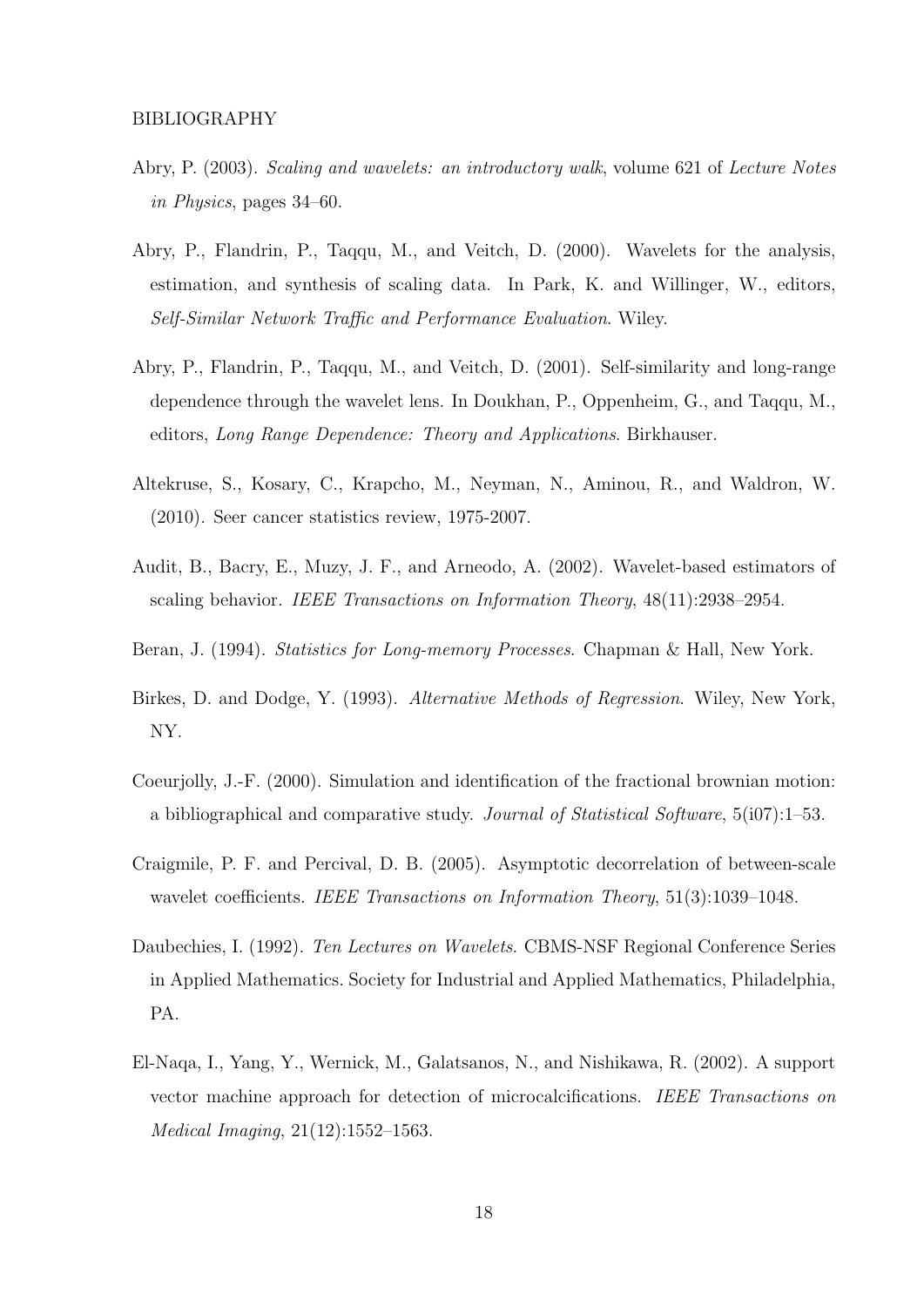- <span id="page-18-0"></span>Engel Jr, J., Bragin, A., Staba, R., and Mody, I. (2009). High-frequency oscillations: what is normal and what is not? Epilepsia,  $50(4):598-604$ .
- <span id="page-18-5"></span>Flandrin, P. (1992). Wavelet analysis and synthesis of fractional brownian motion. IEEE Transactions on Information Theory, 38(2):910–917.
- <span id="page-18-2"></span>Franzke, C., Graves, T., Watkins, N., Gramacy, R., and Hughes, C. (2005). Robustness of estimators of long-range dependence and self-similarity under non-gaussianity. Philosophical Transactions of the Royal Society A, 370:1250–1267.
- <span id="page-18-1"></span>Gregoriou, G., Gotts, S., Zhou, H., and Desimone, R. (2009). High-frequency, longrange coupling between prefrontal and visual cortex during attention. Science, 324(5931):1207–1210.
- <span id="page-18-3"></span>Hamilton, E. K., Jeon, S., Ramírez Cobo, P., Lee, K., and Vidakovic, B. (2011). Diagnostic classification of digital mammograms by wavelet-based spectral tools: A comparative study. In Proceedings of IEEE International Conference on Bioinformatics and Biomedicine, Atlanta, GA, November 12-15, pages 384–389, Atlanta, GA.
- <span id="page-18-7"></span>Heath, M., Bowyer, K., Kopans, D., Moore, R., and Kegelmeyer, P. (2000). The Digital Database for Screening Mammography, pages 212–218. 5th International Workshop on Digital Mammography, Toronto, Canada. Medical Physics Publishing, Madison, WI.
- <span id="page-18-8"></span>Hermann, P., Mrkvicka, T., Mattfeldt, T., Minarova, M., Helisova, K., Nicolis, O., Wartner, F., and Stehlík, M. (2015). Fractal and stochastic geometry inference for breast cancer: a case study with random fractal models and quermass-interaction process. Statistics in Medicine, 34:2636–2661.
- <span id="page-18-6"></span>Jaeckel, L. (1972). Estimating regression coefficients by minimizing the dispersion of residuals. Annals of Mathematical Statistics, 43:1449–1458.
- <span id="page-18-4"></span>Jeon, S., Nicolis, O., and Vidakovic, B. (2014). Mammogram diagnostics via 2-d complex wavelet-based self-similarity measures. São Paulo Journal of Mathematical Sciences, 8(2):256–284.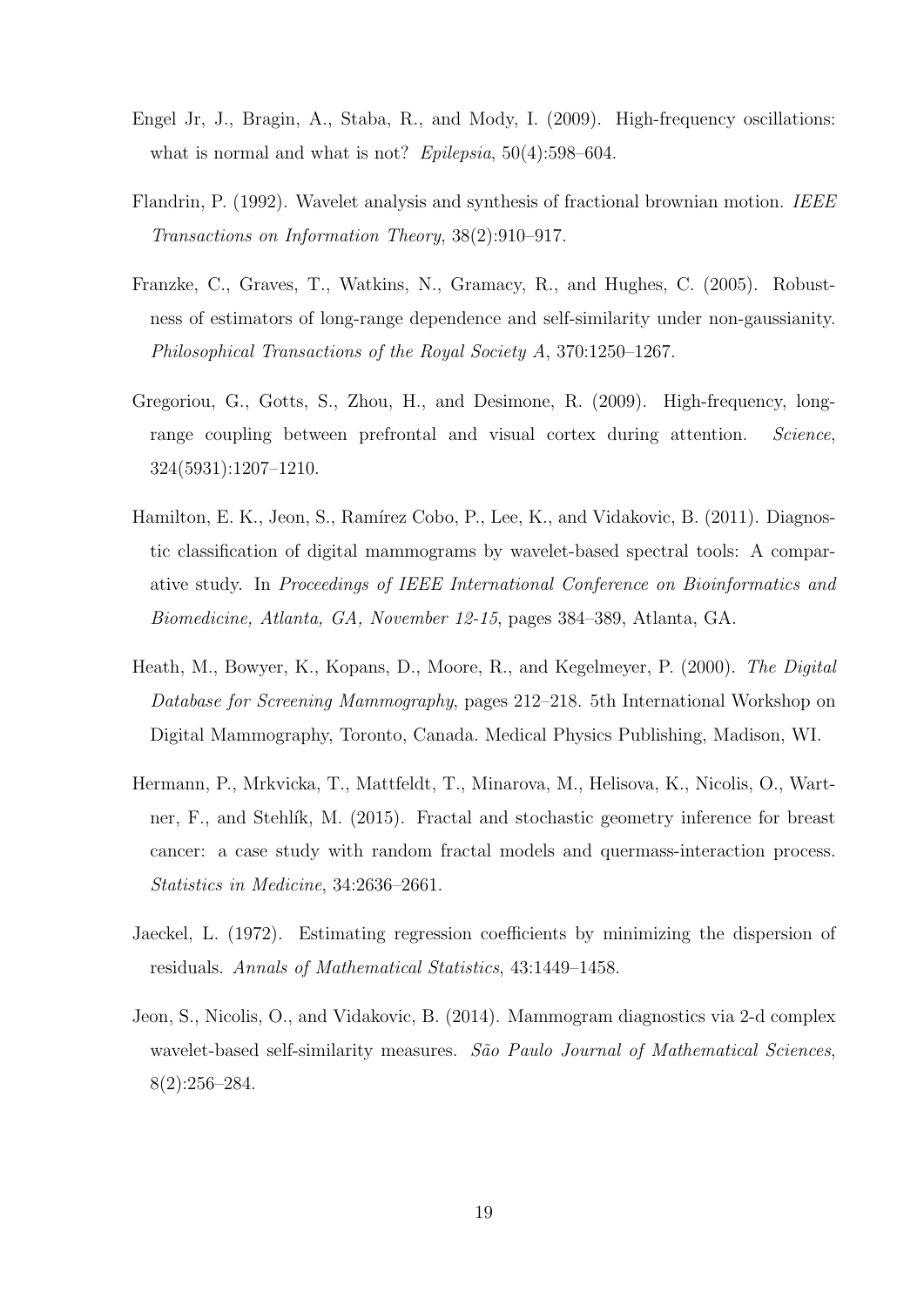- <span id="page-19-0"></span>Katul, G., Vidakovic, B., and Albertson, J. (2001). Estimating global and local scaling exponents in turbulent flows using wavelet transformations. Physics of Fluids, 13(1):241–250.
- <span id="page-19-4"></span>Kestener, P., Lina, J., Saint-Jean, P., and Arneodo, A. (2001). Wavelet-based multifractal formalism to assist in diagnosis in digitized mammograms. Image Analysis and Stereology, 20(3):169–175.
- <span id="page-19-5"></span>Kiran Bala, B. and Audithan, S. (2014). Wavelet and curvelet analysis for the classification of microcalcification using mammogram images. Second International Conference of Current Trends in Engineering and Technology, ICCTET14 (IEEE), pages 517–521.
- <span id="page-19-7"></span>Kourou, K., Exarchos, T. P., Exarchos, K. P., Karamouzis, M. V., and Fotiadis, D. I. (2015). Machine learning applications in cancer prognosis and prediction. Computational and Structural Biotechnology Journal, (13):8–17.
- <span id="page-19-9"></span>Lévy, P. (1948). Processus Stochastiques et Mouvement Brownien. Gauthier-Villars, Paris, France.
- <span id="page-19-10"></span>Lutton, E., Véhel, J. L., Herbin, E., Cayla, E., Louchet, J., Rocchisani, J.-M., Olague, G., Perez-Castro, C., Trujillo, L., Barriére, O., Aichour, M., and Guével, R. L. (2007). Analysis of irregular processes, images and signal, applications in biology and medicine.
- <span id="page-19-2"></span>Mallat, S. (1998). A Wavelet Tour of Signal Processing. Academic Press, San Diego, CA.
- <span id="page-19-6"></span>Netsch, T. and Peitgen, H. (1999). Scale-space signatures for the detection of clustered microcalcifications in digital mammograms. IEEE Transactions on Medical Imaging, 18(9):774–786.
- <span id="page-19-8"></span>Nicolis, O., Ramírez-Cobo, P., and Vidakovic, B. (2011). 2D wavelet-based spectra with applications. Computational Statistics  $\mathcal{O}(Data Analysis, 55(1):738-751)$ .
- <span id="page-19-3"></span>Park, J. and Park, C. (2009). Robust estimation of the Hurst parameter and selection of an onset scaling. Statistica Sinica, 19(4):1531–1555.
- <span id="page-19-1"></span>Park, K. and Willinger, W. (2000). Self-Similar Network Traffic and Performance Evaluation. Wiley, New York, NY.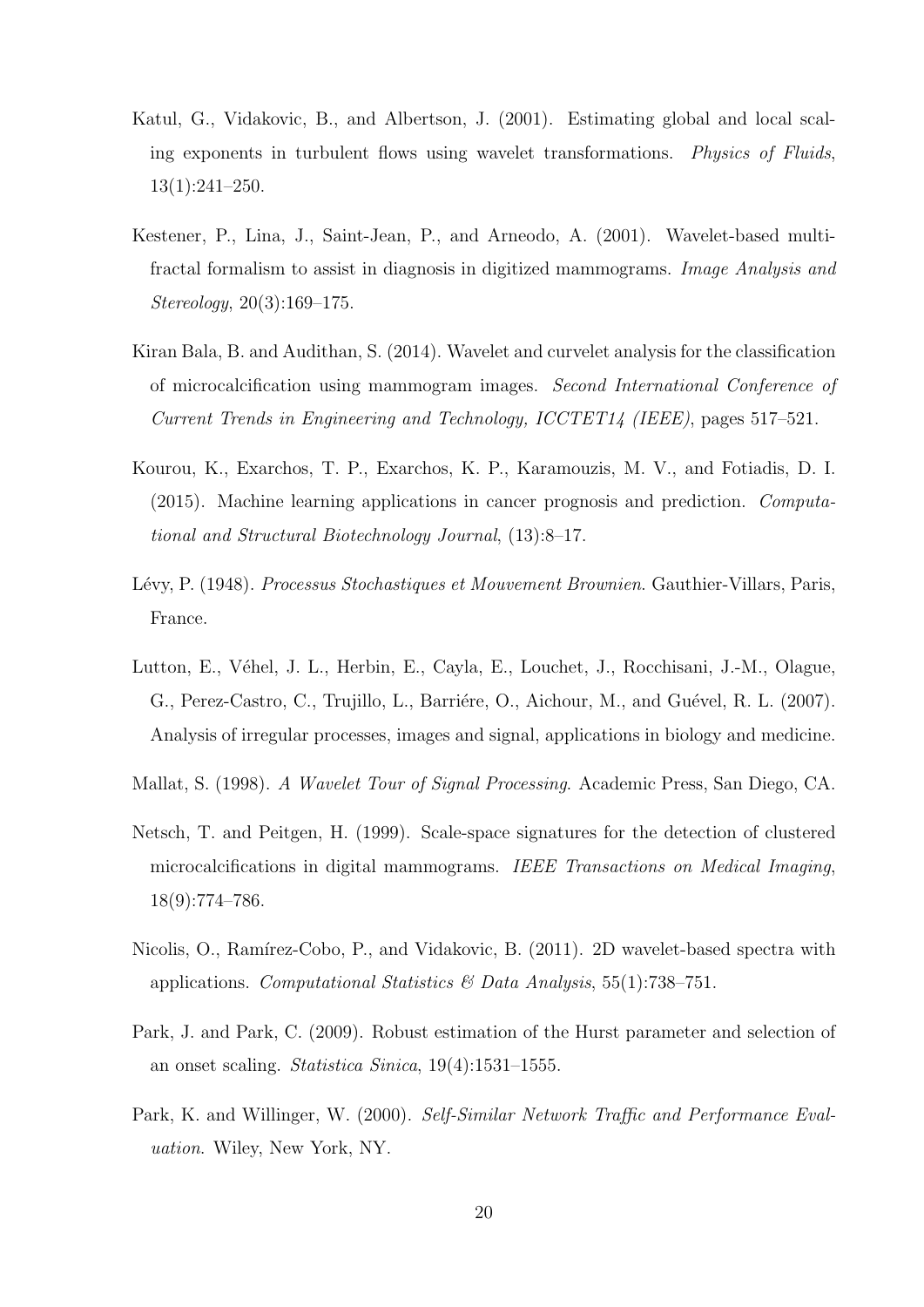- <span id="page-20-10"></span>Ramírez-Cobo, P. and Vidakovic, B. (2012). A note on robust multifractal spectra. Technical report, ISyE, Georgia Institute of Technology.
- <span id="page-20-6"></span>Ramírez-Cobo, P. and Vidakovic, B. (2013). A 2D wavelet-based multiscale approach with applications to the analysis of digital mammograms. Computational Statistics  $\mathcal{C}$ Data Analysis, 58(1):71–81.
- <span id="page-20-8"></span>Reed, I. S., Lee, P. C., and Truong, T. K. (1995). Spectral representation of fractional brownian motion in N dimensions and its properties. IEEE Transactions on Information Theory, 41(5):1439–1451.
- <span id="page-20-7"></span>Roberts, T., Newell, M., Auffermann, W., and Vidakovic, B. (2017). Wavelet-based scaling indices for breast cancer diagnostics. Statistics in Medicine, 36(12):1989–2000.
- <span id="page-20-2"></span>Shen, H., Zhu, Z., and Lee, T. (2007). Robust estimation of the self-similarity parameter in network traffic using wavelet transform. Signal Processing, 87(9):2111–2124.
- <span id="page-20-3"></span>Sheng, H., Chen, Y., and Qiu, T. (2011). On the robustness of Hurst estimators. IET Signal Processing, 5(2):209–225.
- <span id="page-20-9"></span>Sievers, G. (1978). Weighted rank statistics for simple linear regression. Journal of the American Statistical Association, 73:628–631.
- <span id="page-20-0"></span>Soltani, S., Simard, P., and Boichu, D. (2004). Estimation of the self-similarity parameter using the wavelet transform. Signal Processing,  $84(1):117-123$ .
- <span id="page-20-11"></span>Tewfik, A. and Kim, M. (1992). Correlation structure of the discrete wavelet coefficients of fractional Brownian motion. IEEE Transactions on Information Theory, 38:904–909.
- <span id="page-20-4"></span>Theil, H. (1950). A rank-invariant method of linear and polynomial regression analysis. Indagationes Mathematicae, 12:85–91.
- <span id="page-20-1"></span>Veitch, D. and Abry, P. (1999). A wavelet-based joint estimator of the parameters of long-range dependence. IEEE Transactions on Information Theory, 45(3):878–897.
- <span id="page-20-5"></span>Wang, T. C. and Karayiannis, N. B. (1998). Detection of microcalcifications in digital mammograms using wavelets. IEEE Transactions on Medical Imaging, 17(4):498–509.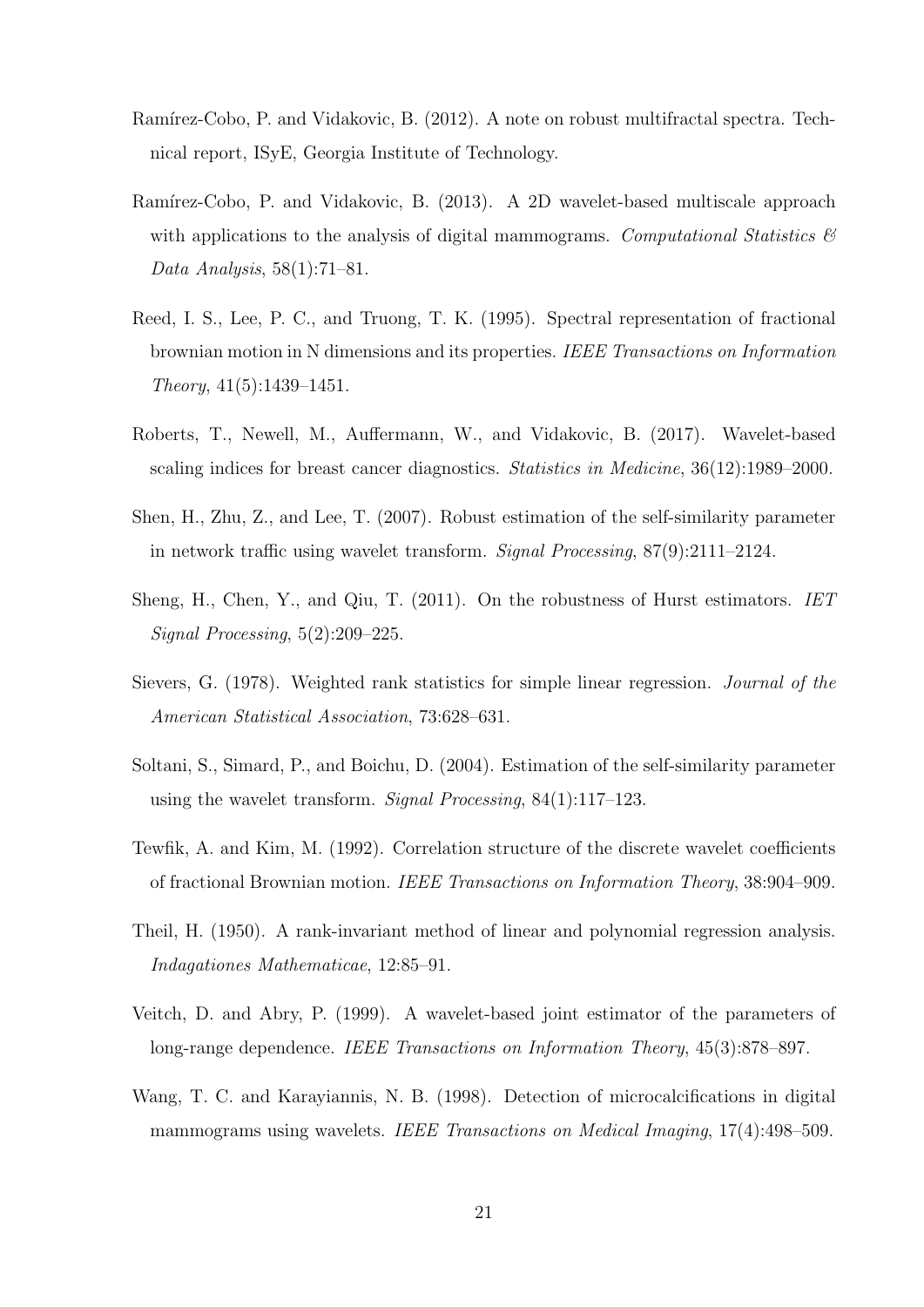- <span id="page-21-2"></span>Wilcox, R. R. (2001). Theil-Sen estimator. In Fundamentals of Modern Statistical Methods: Substantially Improving Power and Accuracy, pages 207–210. Springer-Verlag.
- <span id="page-21-3"></span>Wood, A. T. A. and Chan, G. (1994). Simulation of stationary gaussian processes in  $[0,1]^d$ . Journal of Computational and Graphical Statistics, 3(4):409-432.
- <span id="page-21-0"></span>Woods, T., Preeprem, T., Lee, K., Chang, W., and Vidakovic, B. (2016). Characterizing exons and introns by regularity of nucleotide strings. Biology Direct, 11(6):1–17.
- <span id="page-21-1"></span>Zhou, B. (1996). High-frequency data and volatility in foreign-exchange rates. Journal of Business & Economic Statistics, 14(1):45–52.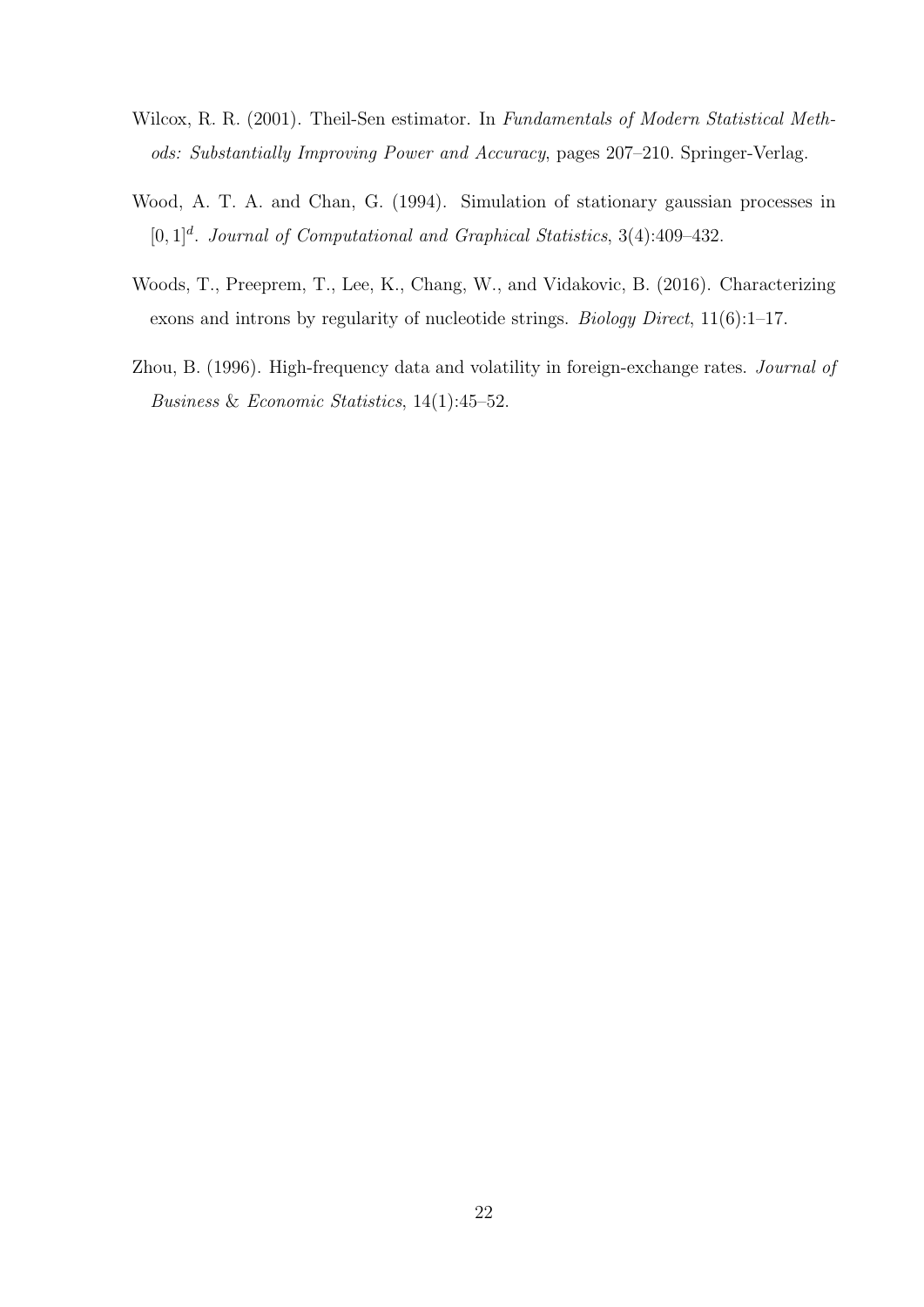APPENDIX A: Derivation of the weights of the TT approach

Let  $d_j = d_{j\mathbf{k}}$  be an arbitrary (wrt **k**) wavelet coefficient from the jth level of the decomposition of the *m*-dimensional fractional Brownian motion  $B_H(\omega, \mathbf{t}), \mathbf{t} \in \mathbb{R}^m$ ,

$$
d_j = \int_{\mathbb{R}^m} B_H(\omega, \mathbf{t}) \psi_{j\mathbf{k}}^*(\mathbf{t}) d\mathbf{t},
$$

for some fixed  $\mathbf{k} = (k_1, \ldots, k_m)$ . Here  $\psi_{j\mathbf{k}}^*(\mathbf{t}) = \prod_{i=1}^m \psi_{j k_i}^*(t_i)$  where  $\psi^*$  is either  $\psi$  or  $\phi$ , but in the product there is at least one  $\psi$ . It is well known that

$$
d_j \stackrel{d}{=} 2^{-(H+m/2)j} d_0,
$$

where  $d_0$  is a coefficient from the level  $j = 0$ , and  $\stackrel{d}{=}$  means equality in distributions.

Coefficient  $d_j$  is a random variable with

$$
\mathbb{E} d_j = 0 \text{ and } \mathbb{V} \text{ar } d_j = \mathbb{E} d_j^2 = 2^{-(2H+m)j} \sigma^2,
$$

where  $\sigma^2 = \mathbb{V}$ ar  $d_0$ .

The fBm  $B_H(\omega, \mathbf{t})$  is a Gaussian *m*-dimensional field, thus

$$
d_j \sim \mathcal{N}(0, 2^{-(2H+m)j} \sigma^2).
$$

The coefficients  $d_j$  within the level j are typically considered approximately independent. The covariance decays with the distance between the coefficients and the rate of decay depends on H and N - the number of vanishing moments for the wavelet  $\psi$ . [Flandrin](#page-18-5) [\(1992\)](#page-20-11) and [Tewfik and Kim](#page-20-11) (1992) showed that for  $m = 1$ ,

$$
\mathbb{E} d_{jk_1} d_{jk_2} \le C|k_1 - k_2|^{2(H-N)},
$$

where C depends on j. Although, for small  $|k_1 - k_2|$  this covariance may not be small, it decays to 0 as long as  $N > H$ . To ensure short memory of  $d_{jk}, k \in \mathbb{Z}$ , the convergence of

$$
\sum_k \mathbb{E} |d_{jk_1} d_{jk_2}|
$$

is needed, for which it is required that  $N > H + 1/2$ .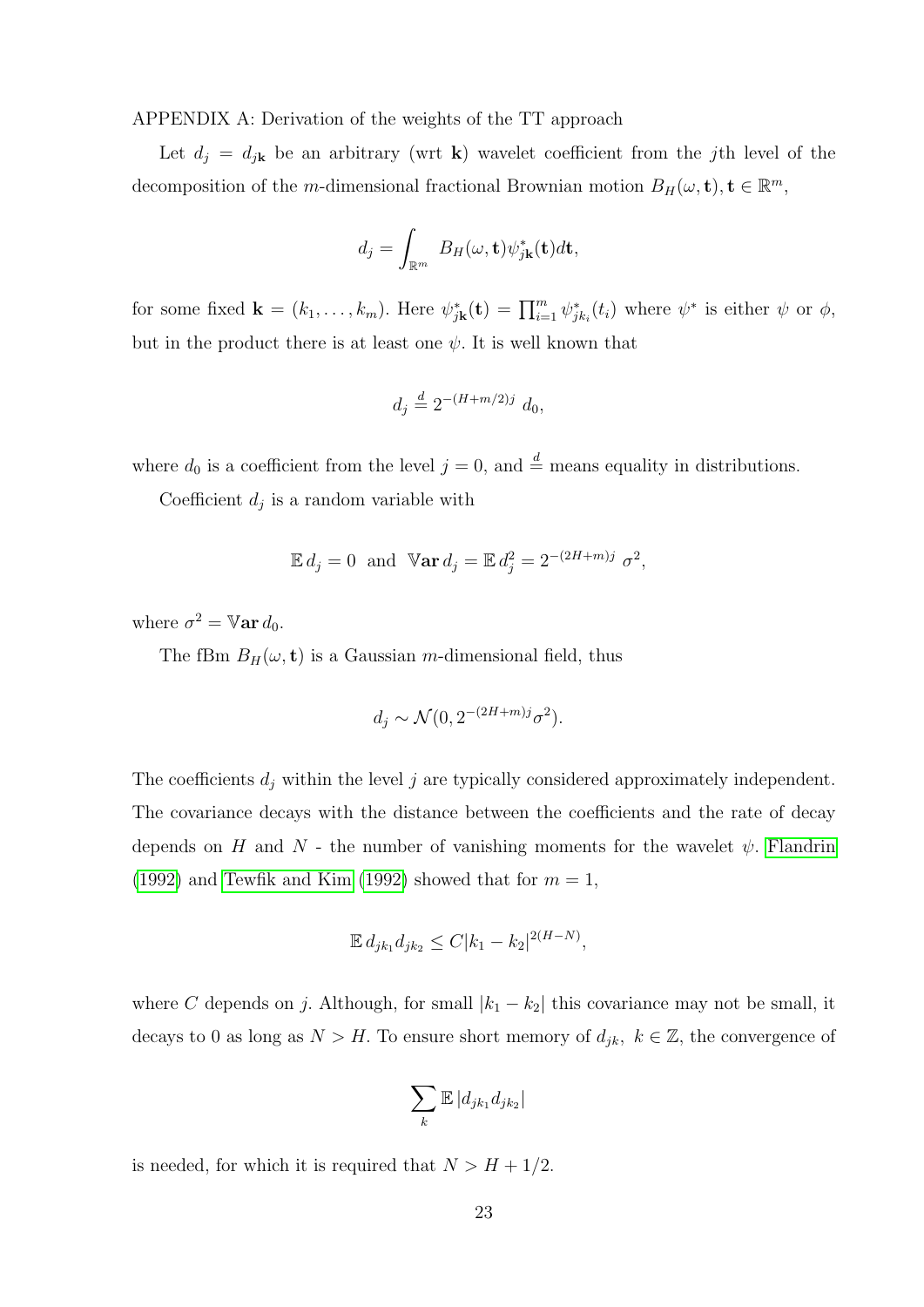The rescaled "energy"

$$
\frac{2^{(2H+m)j}}{\sigma^2}d_j^2 \sim \chi_1^2,
$$

while, assuming the independence of  $d_{jk}{^\prime}{\rm s},$ 

$$
\frac{2^{(2H+m)j}}{\sigma^2}\sum_{\mathbf{k}\in j\text{th level}}d_{j\mathbf{k}}^2=\frac{2^{(2H+2m)j}}{\sigma^2}\;\overline{d_j^2},
$$

has  $\chi^2_{2^{mj}}$  distribution. Here,  $d_j^2$  is the average energy in jth level. Thus,

$$
\overline{d_j^2} \stackrel{d}{=} 2^{-(2H+2m)j} \sigma^2 \chi_{2^{mj}}^2.
$$

From this,

$$
\mathbb{E}\,\overline{d_j^2} = \sigma^2 2^{-(2H+2m)j} \mathbb{E}\,\chi_{2^{mj}}^2 = 2^{-(2H+m)j} \sigma^2,
$$

and

$$
\mathbb{V}\mathbf{ar}\,\overline{d_j^2} = \sigma^4 2^{-(4H+4m)j} \times 2 \cdot 2^{mj} = 2^{-4Hj-3mj+1}\sigma^4.
$$

Recall that if X has  $\mathbb{E} X$  and  $\mathbb{V}$ ar X finite and  $\varphi$  is a function with finite second derivative at  $\mathbb{E}\, X,$  then

$$
\mathbb{E}\,\varphi(X)\approx\varphi(\mathbb{E}\,X)+\frac{1}{2}\varphi''(\mathbb{E}\,X)\cdot\mathbb{V}\text{ar}\,X,
$$

and

$$
\mathbb{V}\mathrm{ar}\,\varphi(X) \approx (\varphi'(\mathbb{E}\,X))^2 \mathbb{V}\mathrm{ar}\,X.
$$